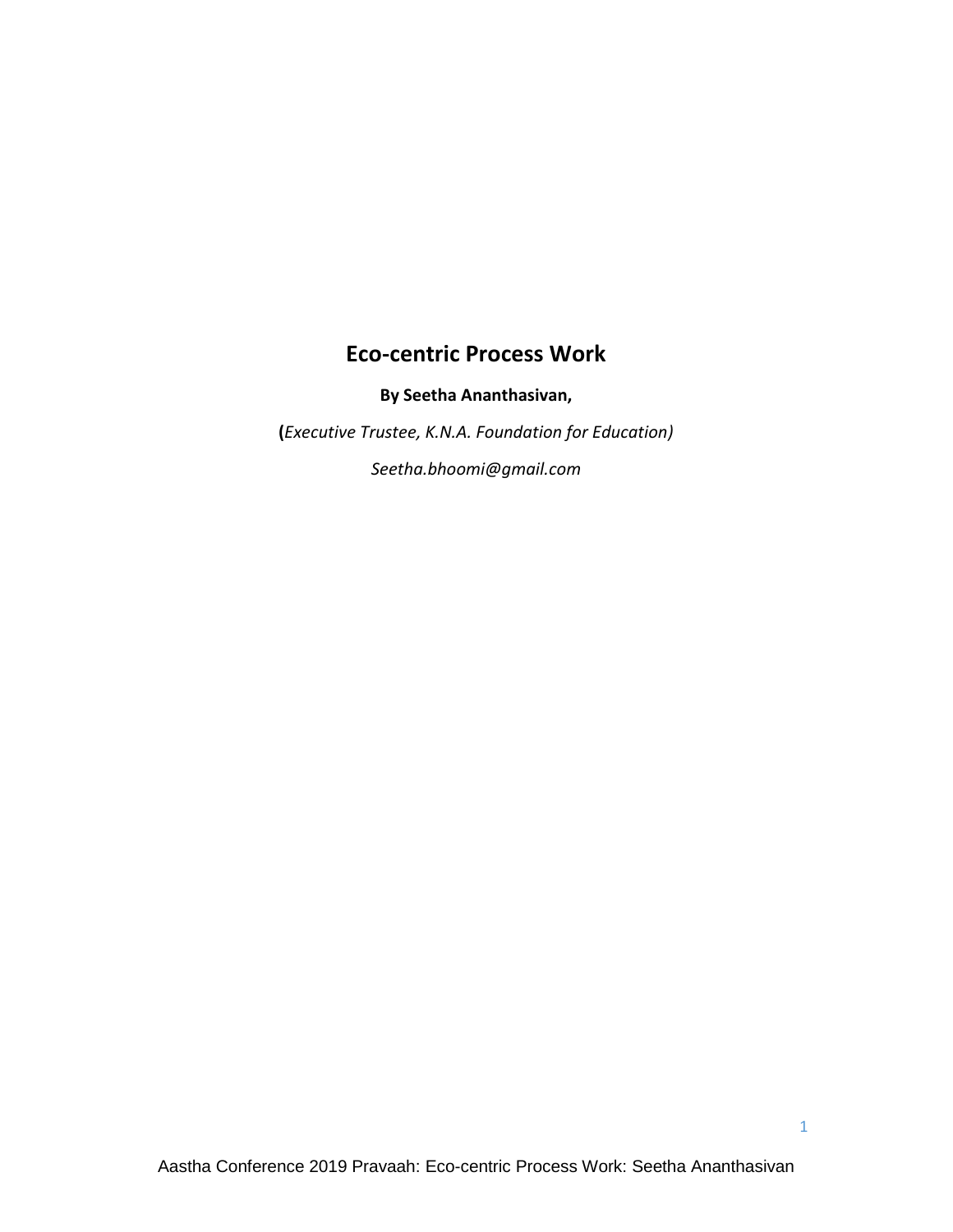## **Abstract**

This paper is about the value of and some approaches to eco-centric process work – which has been so named since it is process work which includes our connect with Nature as the context we are embedded in.

Increasing involvement with issues concerning ecological living on Earth makes one thing clear that human entrenchment in a largely anthropocentric view of life is at the root of many of the ecological and social crises that our modern civilization is facing, including long term sustainability. On the positive side, I believe along with many thinkers and researchers that solutions to humankind's most severe crises will only come from re-connecting with and understanding Nature and ecological principles.

These influences and ruminations led to the emergence of the Sankalan Programmes for self, community and Earth. The focus here is on a combination of human centric and eco-centric processes to support many individuals and communities who intuitively realize their importance for an ecologically wiser age that is needed for the survival of our civiisation.

In this paper I will be elaborating on the above and also on the design of the Sankalan Programmes and their value as perceived by participants and facilitator-colleagues..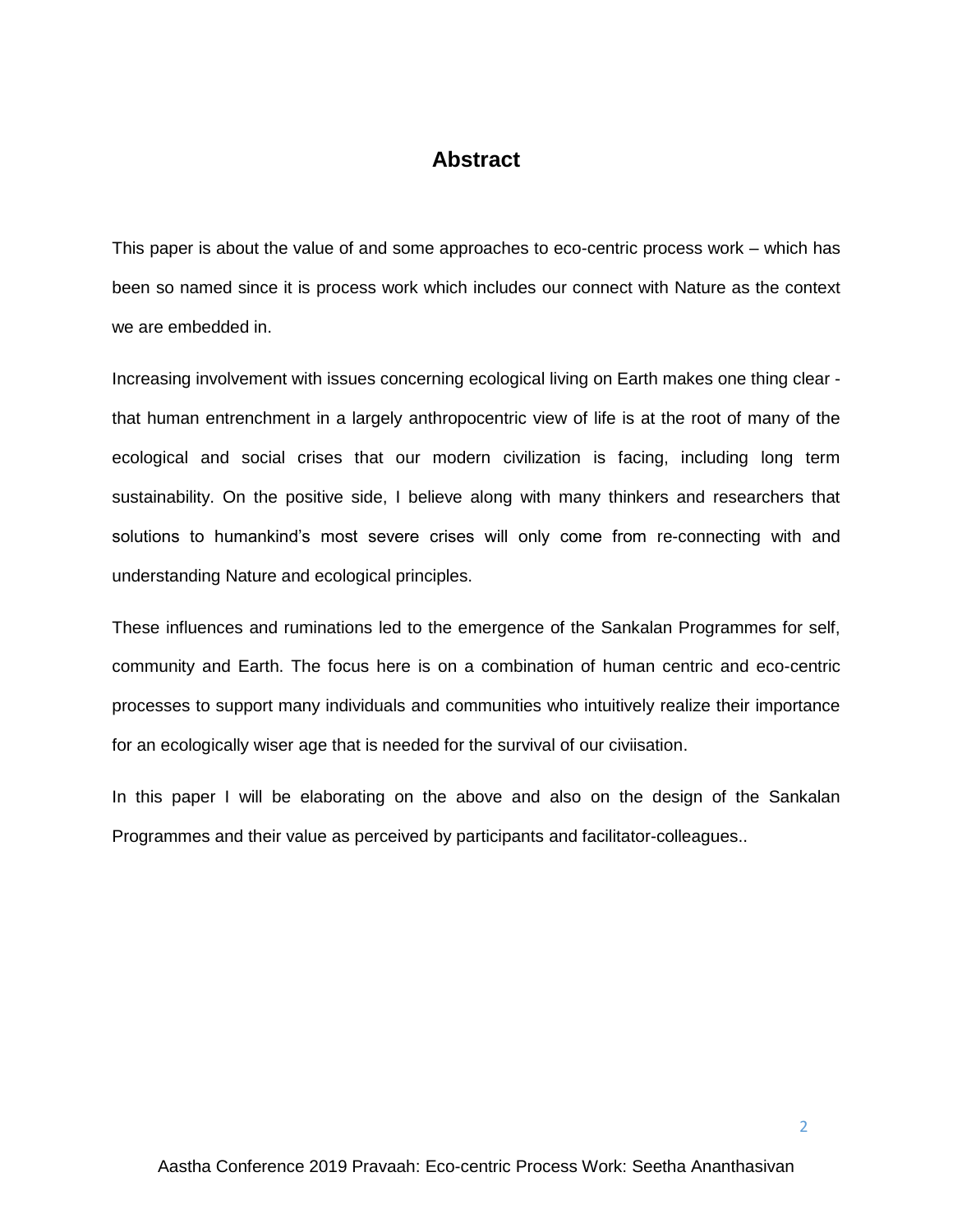## **Acknowledgements**

Mother Nature and our Indian culture which has so much of Nature-connectedness and Naturesacredness embedded in it have certainly been great sources of inspiration and learning for evolving eco-centric process work. Dr. Pulin Garg's school of thought in process work was the foundation for much of the structure and design of the kind of eco-centric process work we do which is the subject of this paper. There have been many thinkers, doers, scientists, authors and others who have influenced me and the work on eco-centric thinking. Hence the name Sankalan – which means bringing together. Some of these pioneers have been named in the paper or in the notes at the end of this paper.

While it has been a minor obsession with me to work at unfolding some of the facets of eco-centric process work (there is much more to be unfolded, I am sure), I doubt if it would have been possible for me without many who joined me. I do feel blessed that many members of the Prakriya Green Wisdom School and Bhoomi College have joined me to invest their time and energy to make the idea of eco-centric process work come alive in Sankalan.

At the outset I would like to thank

- Rema Kumar, Farah Khan, Ishita Bose Sarkar from Bhoomi College.
- Durga Sitaraman, Sudha Ravi, Manjula, Sharon, Kalpana, Devi Nair, Revathi, Radha and many others from Prakriya Green Wisdom School.
- Anupama Thakkar, Geetha Prabhu, Padmavathi Rao, Reva Malik and Sambamurthy, who joined in as facilitators for the Sankalan Programmes
- And Bhoomi fellows and other participants of programmes too many to name here whose responses and enthusiasm for this work has been extremely heartwarming, opening up many possibilities.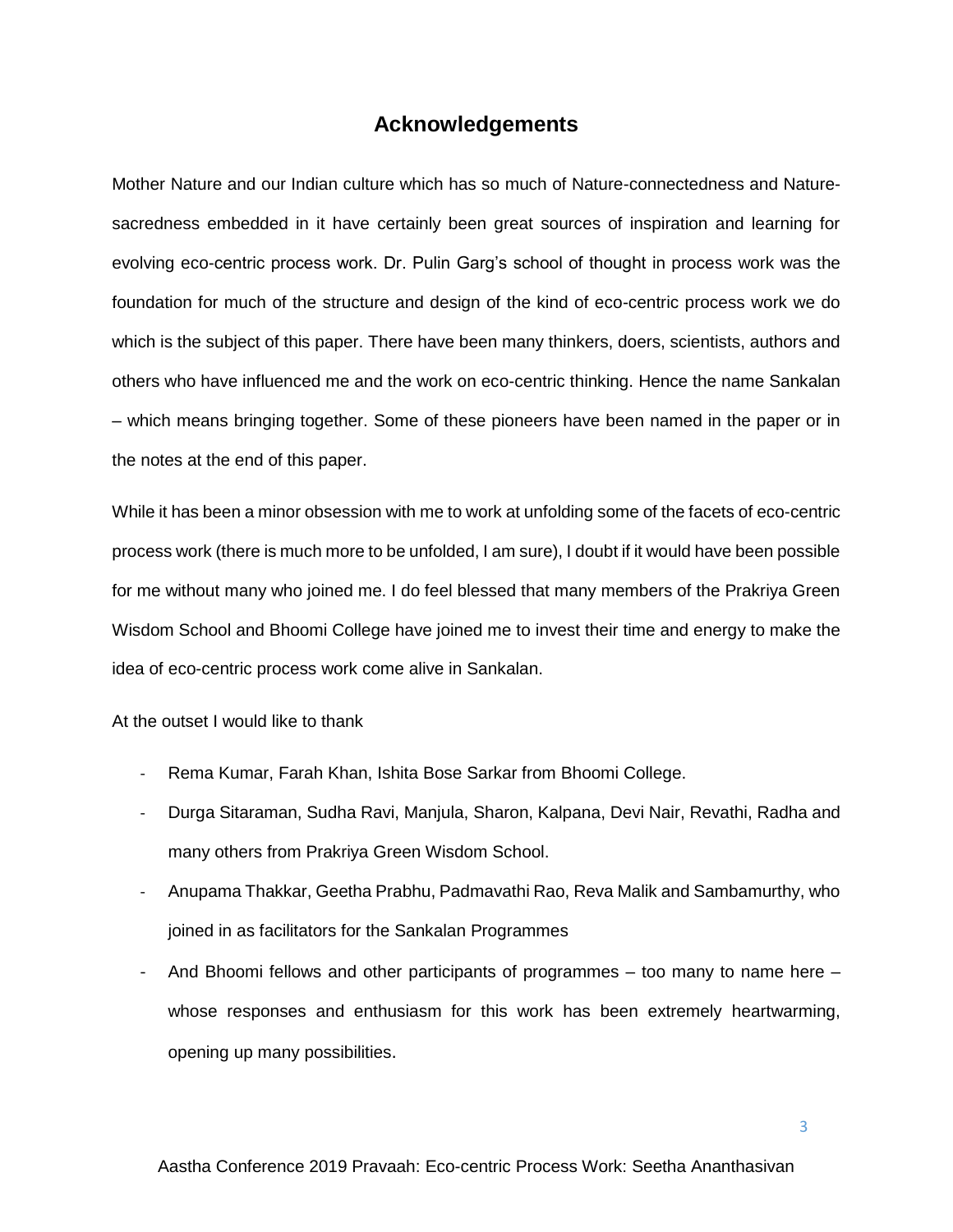# **Eco-centric Process Work**

#### **Introduction - Personal Story**

There have been two major conscious influences that have helped me in evolving eco-centric process work. The first has been an enduring fascination with being in Nature, enjoying the ecstasies, the serenity, the sobering realities and the inextricable connections we have with her. This fascination also infused in me a need to understand and apply principles of ecology to many aspects of our lives.

The other major influence for me has been Pulin's school of process work. In a sense it is working with *our inner nature*, the nature of our minds and beings and the processes of our relating with ourselves, others, systems and the world at large.

Increasingly, thinkers and philosophers who are concerned about sustainability are clear that climate change and other crises we face today are not only crises outside us. They have their roots in the crises of *perception* inside us. Primarily in the human entrenchment in an anthropocentric perception of life and a disconnect from Nature making her something to be consumed or at best appreciated, not the greatest resource and source of learning and wisdom.

On the positive side, there is much literature by thinkers on sustainability that aver that solutions to humankind's most severe crises exist – and will only come from understanding Nature and ecological principles. Also by learning from indigenous and other people who have a closer connect with Nature. Whether this will happen through the spreading of awareness, spontaneous evolution, activism or political will or whether a series of calamities will wake us up, we still do not know. But there does seem to be the arising of the biggest movement in the world as it is sometimes called, of people wanting more sane living, a regenerative world and wellbeing rather than the bigger-is-better model of consumption and achievement that we have now.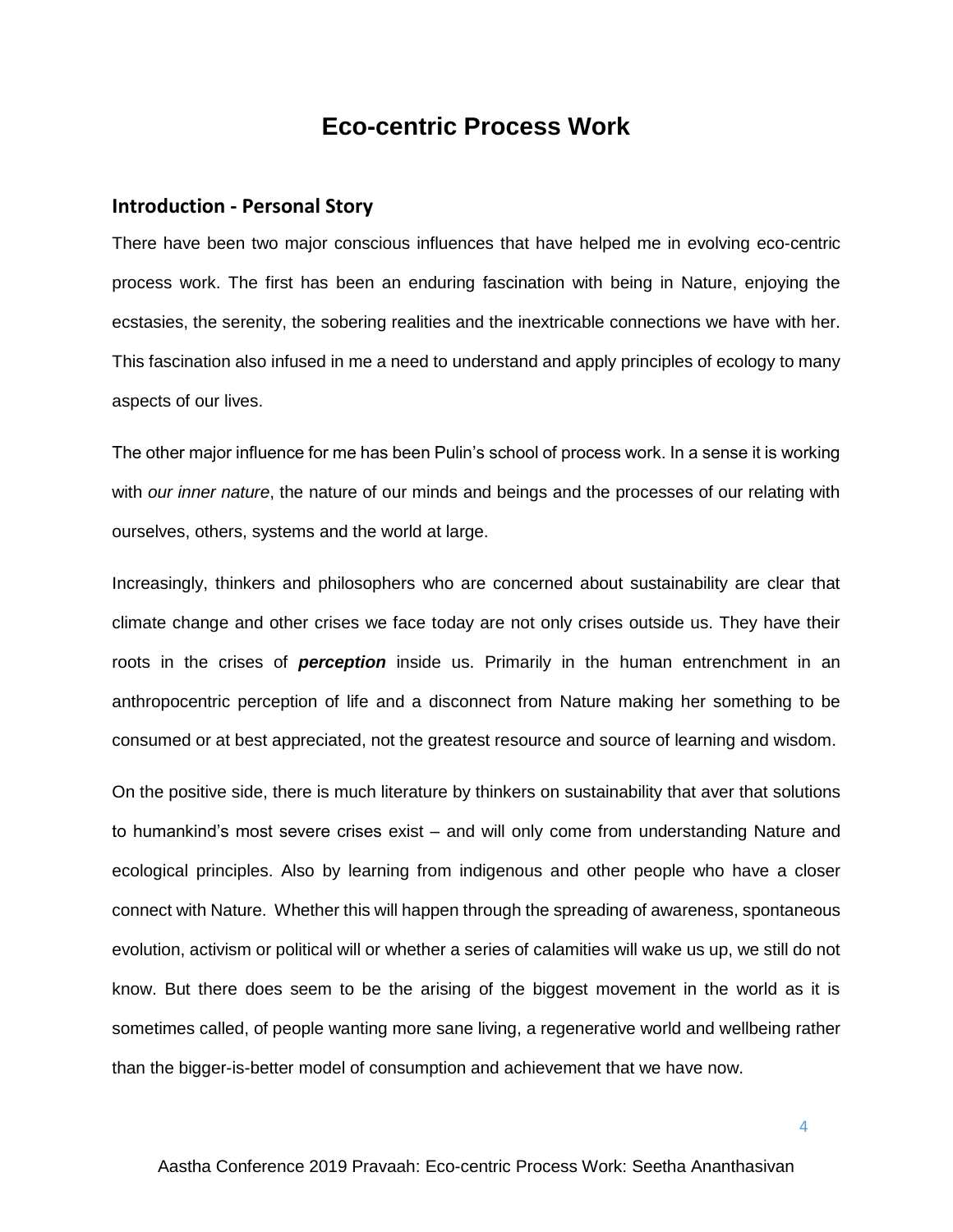Yet another influence which is really quite vast and will need a lot more work to integrate is the whole cultural phenomenon of India. The first verse of the Ishavasya Upanishad is *Ishavasyamidam sarvam* – it means that divinity/ the sacred exists in everything, everywhere, in every creature. From the Earth being considered a Goddess and Vedic mantras like the Gayatri Mantra to the idea of 5 elements that are the foundation of the interconnected Nature's web; from rivers that are considered to be Godesses and innumerable temples on hill tops – in manifold ways the Hindu Dharma has provided the underpinnings of sustainable life in India.

This idea of Dharma, although considerably eroded through western cultural invasion, is still evident – people in diverse regions worship or care for various animals or birds; the idea of Nature being sacred is still alive and simple living is still valued by large numbers of people in the country.

These influences and thoughts have been part of a fascinating journey for me to give shape to and work on the Prakriya Green Wisdom School, Bhoomi Network, Bhoomi College and the Sankalan Programmes. The institution for eco-centric process work is called Sankalan - for self, community and Earth. The focus in Sankalan programmes is on a combination of human centric and eco-centric processes to support many individuals and communities who realize its importance for an ecologically wiser age.

In this paper I will be elaborating on the above and also the design of the Sankalan Programmes and their value as perceived by participants and facilitators.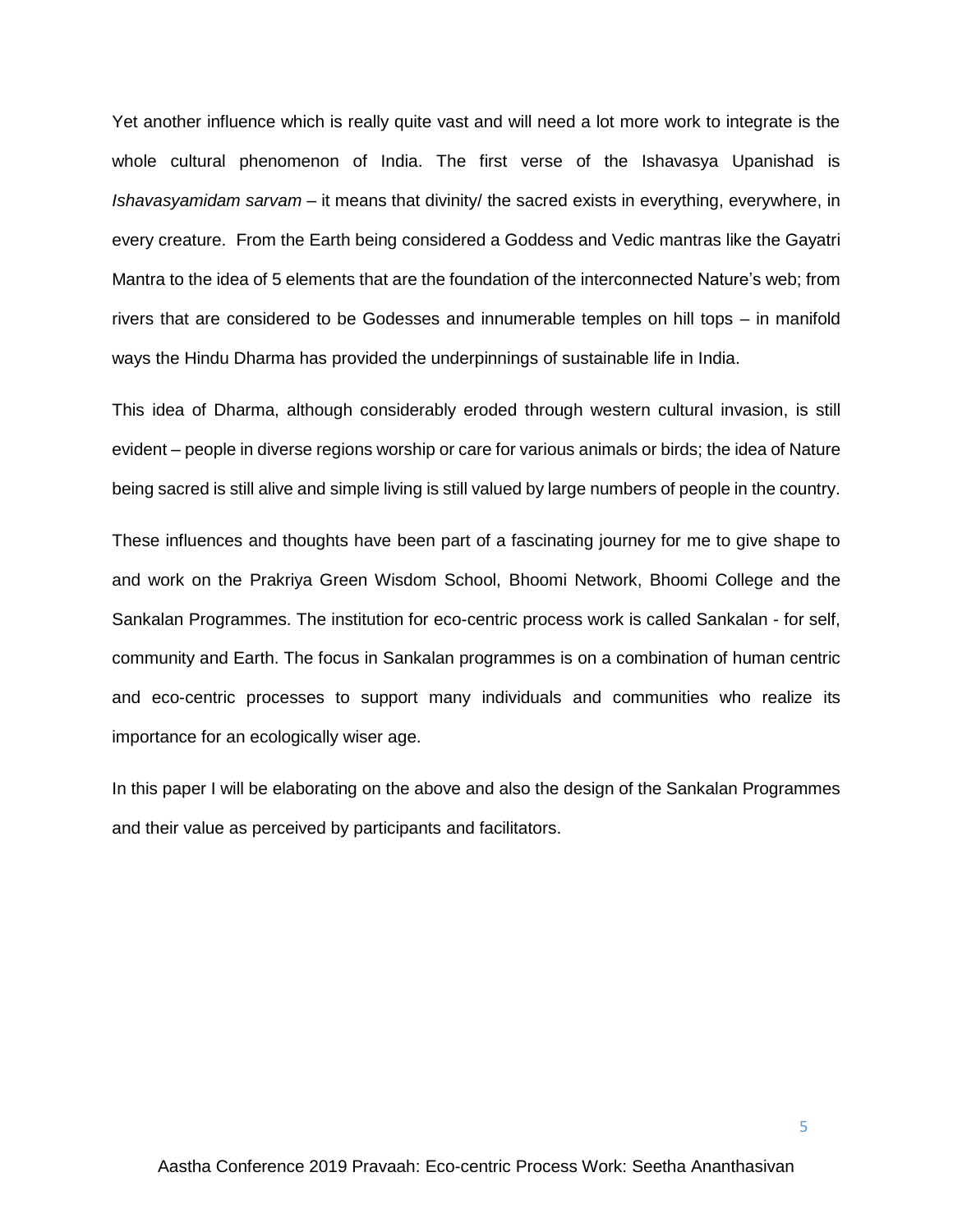## **Why Eco-centric Process work?**

*"Look deeply to Nature and you will understand everything you need to"* - Albert Einstein

*"Nature is an incomparable guide if you know how to follow her. She is like the needle of the compass pointing to the North, which is most useful… when you know how to navigate"* **[1]** - C.G. Jung

**The first and most obvious reason** to engage in eco-centric process work is that it makes sense. We are nature. We cannot live for more than a few minutes without Nature. It is our anthropocentric languages that make us think that we live *on Earth*. We actually live *in Earth*, inside the atmosphere. So it makes sense to take this into account in everything we do.

All life as we know it is embedded in the earth and the ecological processes of all its elements and innumerable life forms. Agriculture might have begun the process of shifting our perceptions from being part of Nature to being users of Nature. But it was modern civilization and the industrial age, developed largely by people in cities, that made us quite cut off from a strong awareness or at least acceptance of the complex realities of Nature. This separation from our roots has certainly been responsible for an increasing anthropocentric orientation over the centuries.

It is widely accepted that the European Renaissance was responsible for making the sense of separation from Nature strongly entrenched in human perception. The 16<sup>th</sup> Century French Scientist and Philosopher, Rene Descartes is said to have negotiated an understanding with the Church that scientists will work with 'matter' and the Church should restrict its domain to that of the spirit. Nature was considered an adversary to be tamed and conquered.

In innumerable ways this split has affected our understanding of 'reality'. To give an example from science, biologists till the early twentieth century studied animals as if they were separate,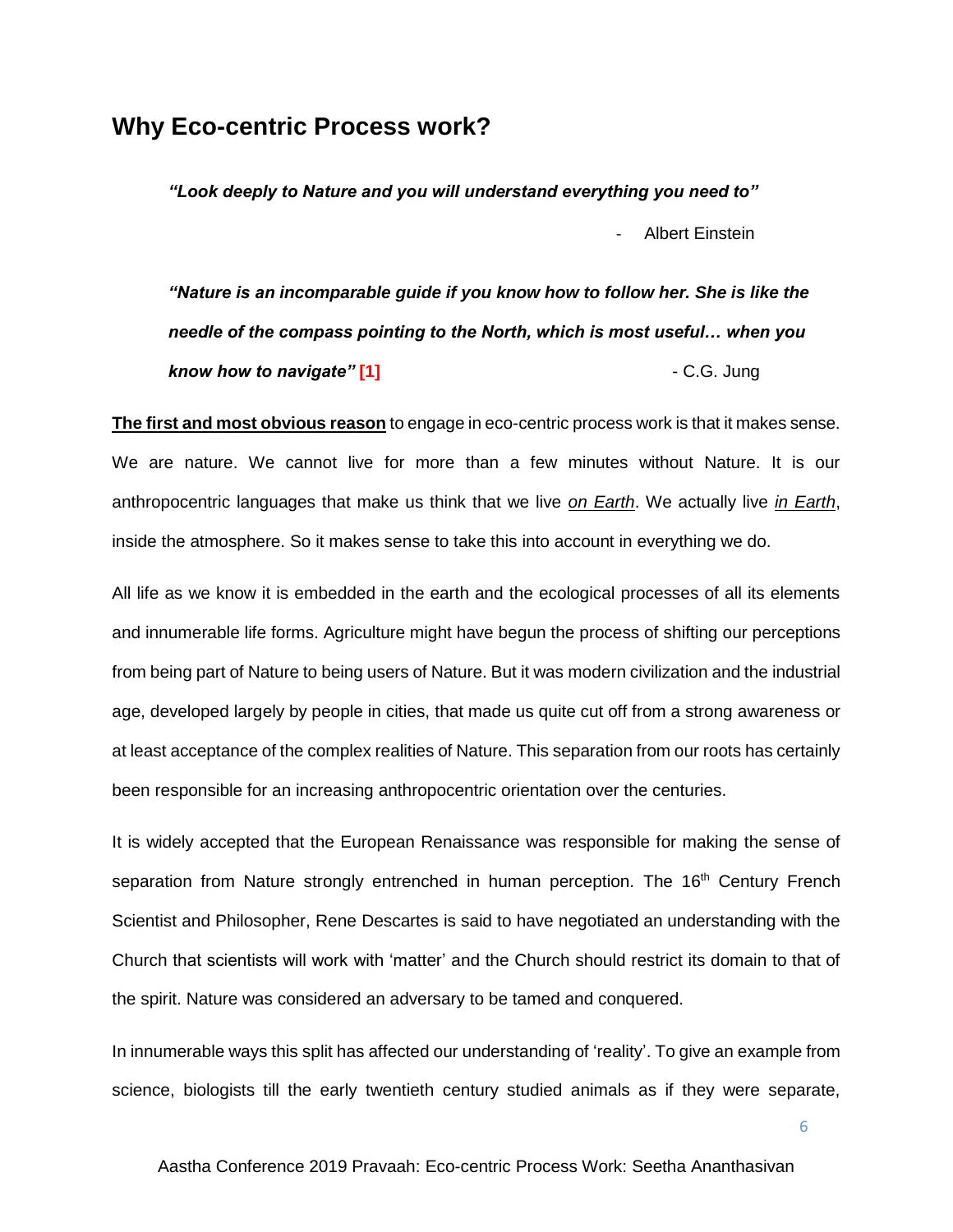independent entities. An American scientist, Alfred Lotka, published in 1925 a book titled Physical Biology in which he expanded on this idea – that *"It is not so much the organism or the species that evolves, but the entire system, species and environment. The two are inseparable".* Similarly, Psyche is a subset of ecology – and we cannot truly study psychology unless we include ecology.

This split between matter and spirit has been at the root of modern western development. In science, technology, economics, politics and other fields, particularly education, root level perceptions have been altered and made anthropocentric. Hence it is understandable that almost all modern human institutions - including institutions that are concerned with psychology or process work did not have much connection with Nature and Nature's principles. Also in the 1960s and 1970s, when Pulin launched his school of process work, there was no climate emergency or innumerable ecological issues that could make a focus on eco-centric work important.

This overlooking of Nature's principles has become a kind of civilizational blinkers that has led to the biggest crises faced by humankind in history – climate change - which can even cost the survival of modern civilisation if not of the human race. We must remember that six or more civilisations before ours have gone extinct because of the same civilisational vulnerability of wearing blinkers to ecological realities while pursuing some agenda of human excesses.

So, in these times of climate change, it seems like we have no option but to re-ecologise the world and ourselves; to include ecological values not only humanizing values, to heal the split between matter and spirit. We need a million ways to do this – and eco-centric process work is one.

**A second reason** to invest in eco-centric process work is a practical one. Both economics and ecology have the same root word, *"Oikos"* meaning *'home'* in Greek. Ecology means *knowledge of* the home, and economics means *management* of the home. How can we have management of the home without knowledge of the home? This is the insanity of the economic system we have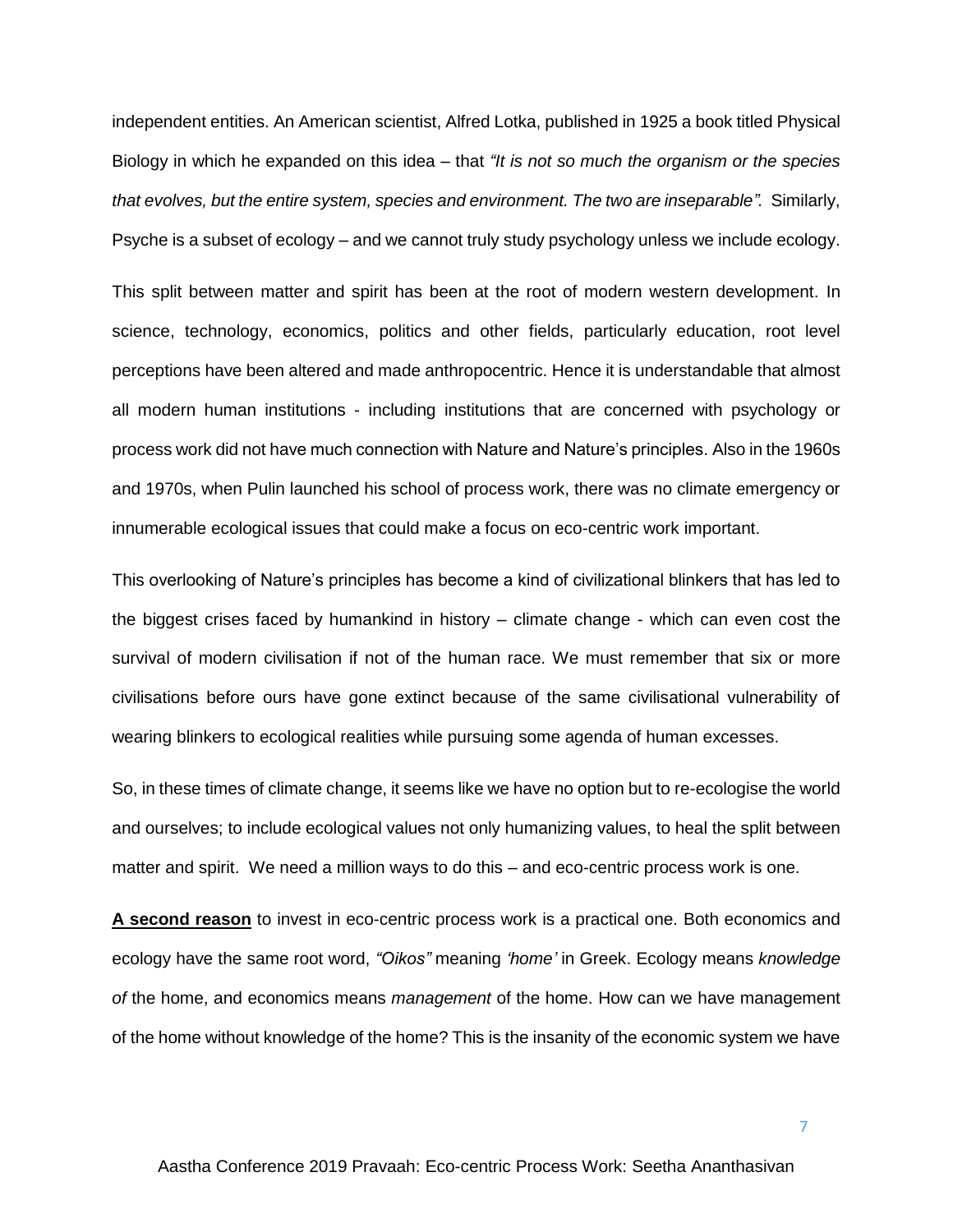today. This simple and elegant insight I owe to Satish Kumar [3], a pioneering visionary in ecological living who has inspired many ecological projects around the world.

Similarly, psyche, a root word for psychology is only a subset of ecology. Hence we need knowledge of our 'earth-home' if we want true knowledge of ourselves, our psyches. We need in fact to look at humans and other-than-humans in Earth as one integral whole.

**A third reason** to work on eco-centric process work is similar – to include in our understanding of ourselves, the largest context that we can reasonably include – the earth; as well as a deeper critical understanding of the most dominant context for humans - that of the man-made world of meanings, structures and culture.

I remember Pulin Garg once casually remarking, that if he hadn't settled for "process work" as a name for the kind of work he designed at ISISD [3], he would have called it "Contextology". Process work as we have known it, has involved re-looking at residues we hold and meanings we had given to our life experiences and the various relationships and contexts in our lives. It is clear that the focusing on interpersonal, intrapersonal, psycho-social and philosophical, institution and culture building processes can be extremely meaningful to us.

But Process work in its broadest sense as I understand it is ever deepening our understanding of life and our relationship with it. It is taking into account deeper and deeper contexts that gave rise to our thoughts, feelings, beliefs and behaviour. Our minds have been colonized by city-based living and ideas of modern development. The biggest exploitative colonizer is not another nation, but modern development. The focus in eco-centric process work is to help us be conscious of this reality and own up the real source of our lives. – Nature. Own up Nature in which we are embedded and Nature which we have disowned. In a sense eco-centric process work can help us remove (as much as we can) our civilizational blinkers.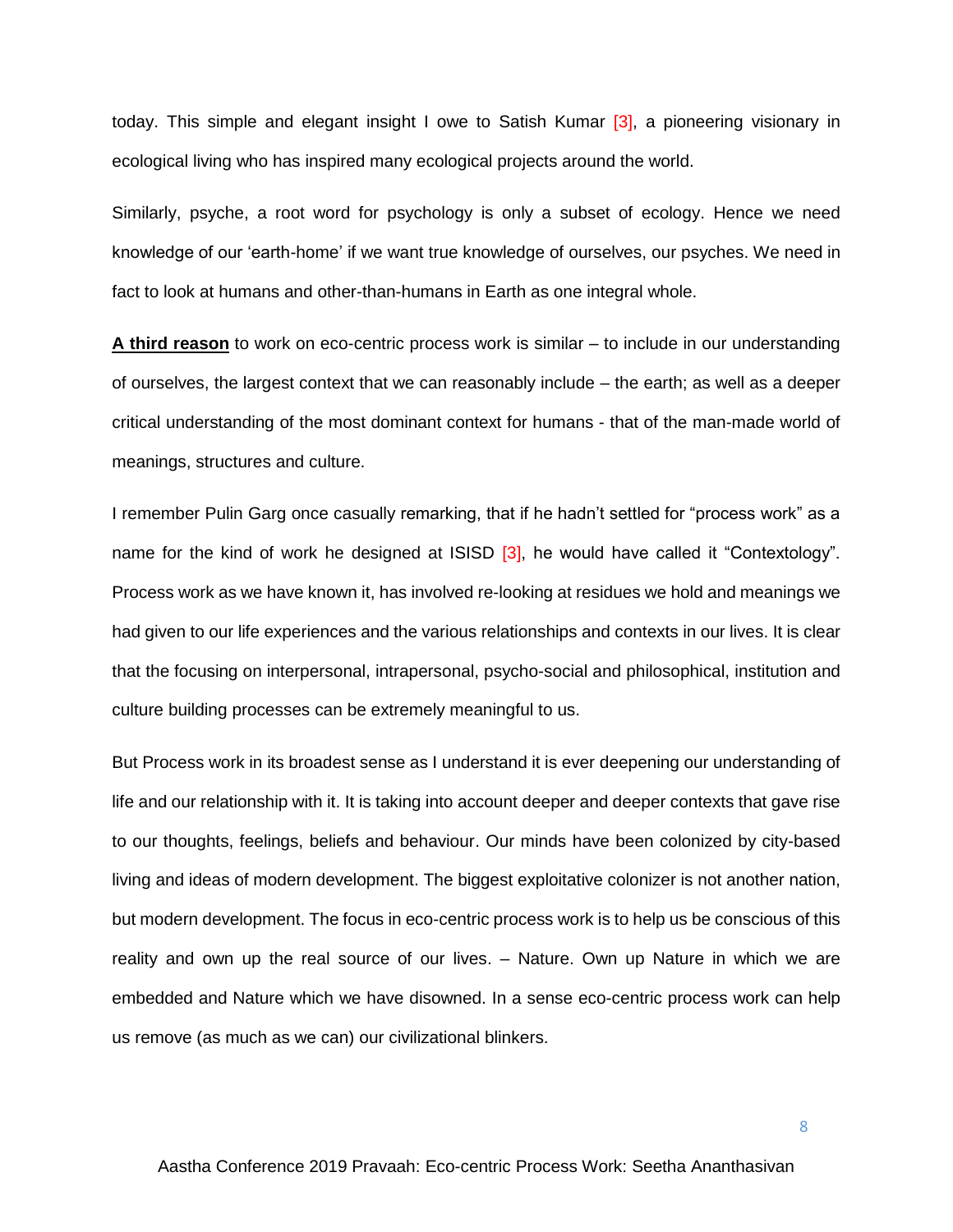If we look at the context of our Indian heritage - and also of many other traditional cultures, there was a balance of eco-centric and anthropocentric worldviews. The reverence for Nature and the valuing of a unifying consciousness was a central theme that was enacted in daily life.

## **How is Eco-centric process work different?**

In many aspects, eco-centric process work is similar to the school of process work that Pulin started. The basic tenets make sense for any kind of psychological exploration. Certain other interventions, like the four princes story are classic and again are meaningful to us too.

In Process work, primarily the focus is to decode identities held within and rework meanings, choice making etc; in eco-centric process work, we look at decoding identities and also at how our anthropocentric worldview and perceptions affect our thought-feeling–action and wellbeing.

Since we are immersed in an anthropocentric system this is not easy; but questioning various aspects of it is an unavoidable part of this work if we want to seek long term wellbeing. As J.Krishnamurthy said*, "It is no measure of health to be well adjusted to a profoundly sick society"*.**[4]** Hence Eco-centric process work is different in all the concepts, frameworks and processes that I have added to critique our "sick society" as well as understand nature. *Sankalan* means bringing together; and processes and wisdom from many people including ourselves have been brought together in Sankalan.

Although the intellectual content is large, we ensure that we do not compromise on unstructured experiential process work, and steadily add the concepts and processes that we believe are useful to foster eco-wisdom. This also becomes a collective process as participants join in with their contributions and modern media facilitates such sharing beyond the formal group time. It is also different in that we focus on human, community and ecological wellbeing as a direction.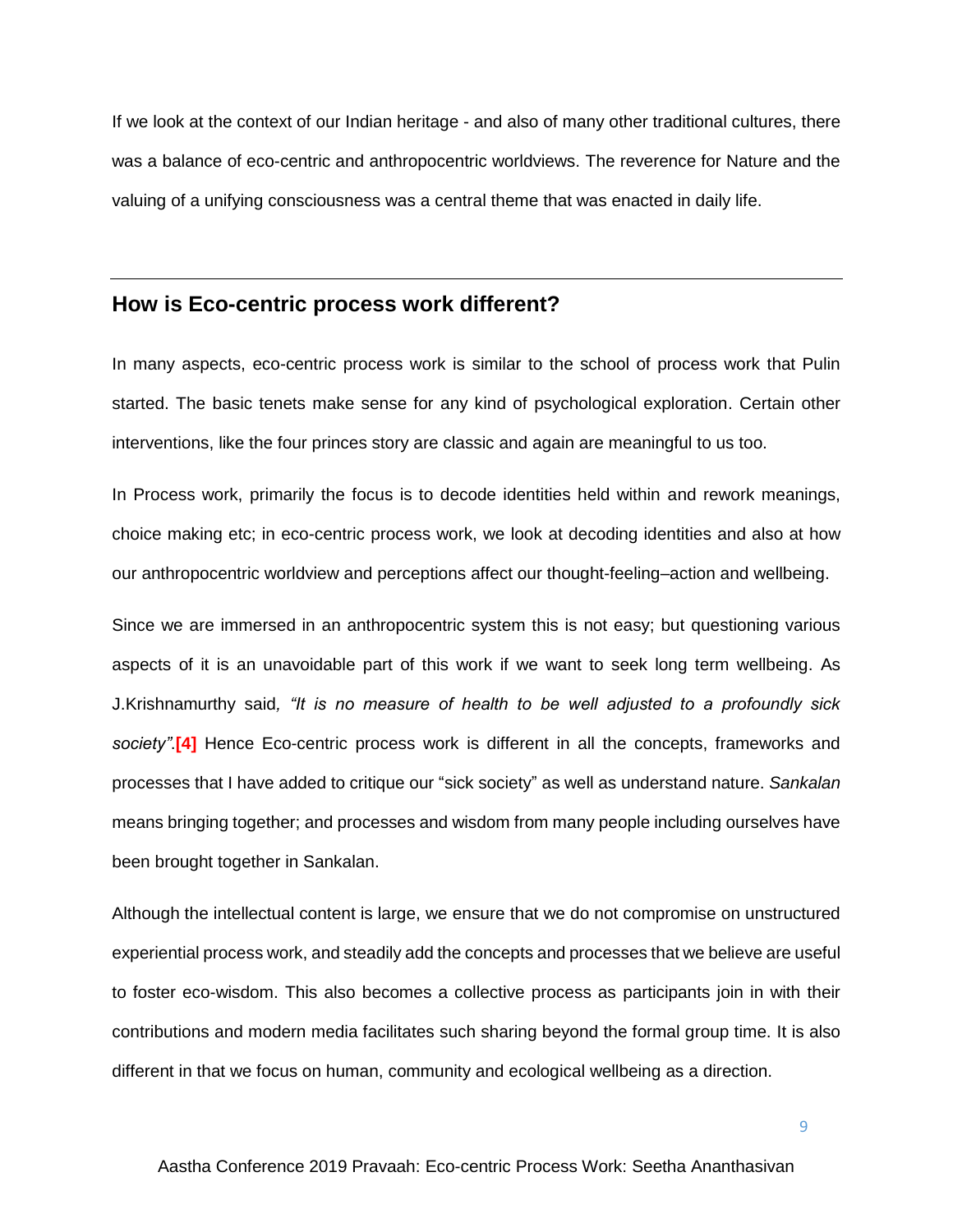Today, climate change as well as increasing social crises are giving us a message to rework fundamentals. But this not in the least bit easy since the global / macro culture is a juggernaut flowing in an anthropocentric direction. Also humans have an innate compulsion to "do what the others do" and we are captives of our subconscious minds. Hence we have given a lot of importance to evolving "micro culture" in place-based communities as well as networks, making it easier to "live out" rather than only mentally understand a more eco-centric way of living. Often those who join in find it easier to get off the rat race, work with more cooperation and collaboration rather than competition and feel more free to experiment with alternative careers and life-style.

## **About eco-centric process work in Sankalan Programmes**

The map is not the territory. What I give here is a very rough idea of the map of eco-centric process work we engage in.

We have been offering the one week long residential programmes on Inner and Outer Ecology during the last 10 years; the set of programmes which are now offered under the Sankalan internship banner are:

- 1. Inner and Outer Ecology
- 2. Identity, Roles and Systems for Wellbeing.
- 3. Wholistic Leadership and Organization as Ecosystem
- 4. Deep Ecology (held in the Sharavathi Rainforest)
- 5. Creating Eco-wise Community
- 6. Spiritual Sutras for Holistic Facilitation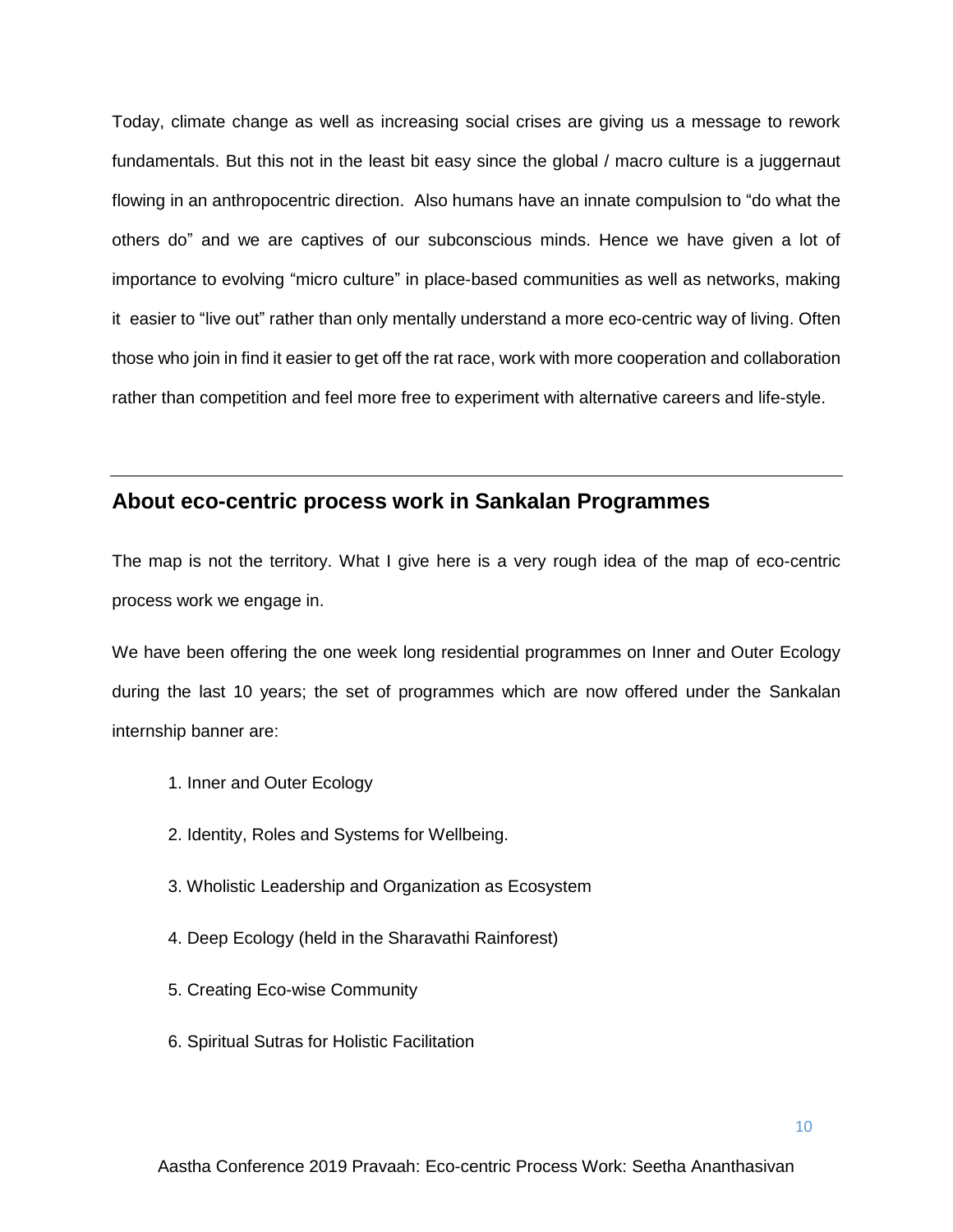## **1. Vision of Sankalan:**

*The vision of Sankalan is to facilitate and support the search for wellbeing and ecologically wise living on Earth. To foster this vision, we believe we need to:*

- foster **faith** in following Nature's principles and a sense of connectedness with Nature.
- help own up a *Prakruthik Dharma*
- discover *Sadhana* that supports us to foster faith in a *Prakrutik Dharma*
- own up *Elderhood* and the importance of **community** for wellbeing.

The Sankalan Internship was designed primarily to support the learning and growth of any person who wishes to be an anchor of an eco-community space, be a facilitator for eco-centric process work, or for living in consonance with Nature.

# **2. Processes, Concepts and Frameworks we use/have developed for eco-centric process work**

During our 6 day Sankalan programmes, as part of the process design, we include time every day before breakfast (at least 45 minutes) for Nature meditation and spending time in Nature, with or without a brief to support the process. For many it can be a beginning of taking up a sadhana of connecting with Nature in various ways.

We begin sessions in groups on most days with a concept session in the whole community, or sometimes in small groups. In the first two programmes, these concepts often form a backdrop to explorations for some; for some others, certain concepts may become central to their explorations.

As participants engage in the last 3 or 4 programmes that are part of the internship requirement, they discover the synergies between these concepts and frameworks and how they help form a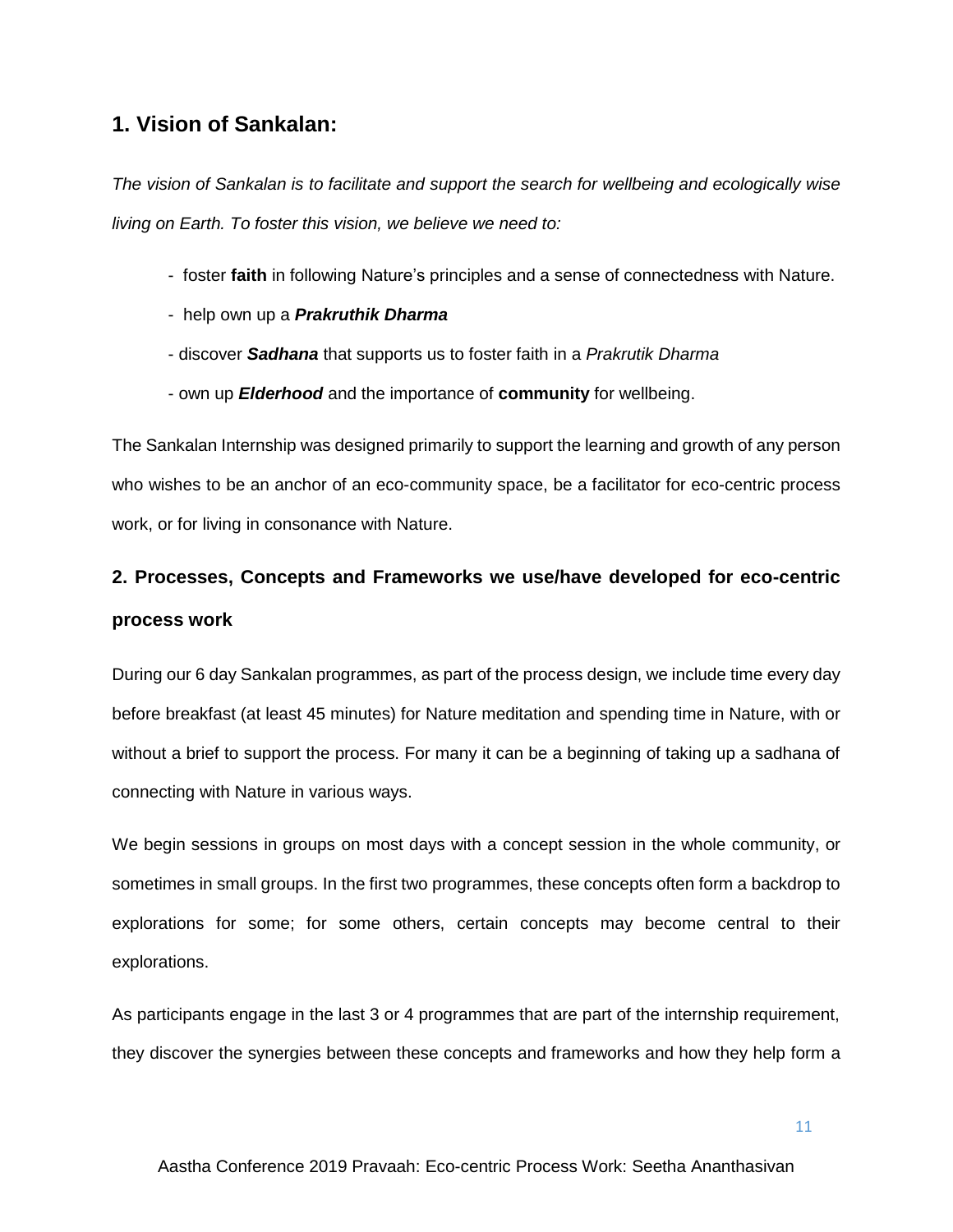sense of the "whole". For most of the day, participants work in small groups, sharing, exploring and sometimes engaging in exercises as is usual in process work settings in ISISD or Aastha.

The concepts and frameworks that are an integral part of eco-centric process work include:

**a. The Gaia Hypothesis:** James Lovelock was an atmospheric chemist who researched and travelled for over 20 years and wrote his path breaking book "Gaia" [5], about how the Earth is a "living, self-organising, self-regulating planet". The Earth was born 4.6 billion years ago and life is said to have begun a billion years later. The Earth is considered an extremely rare planet where life exists. As the Earth evolved, its surface has been kept habitable for life through unceasing interactions between all its parts, elements and living beings. There seems to have been a deliberate process to keep oxygen, carbon, alkalinity, salinity etc. at levels suitable for life. That the Earth is a rock, a "non-living thing" on which life happened is integral to the anthropocentric paradigm. The eco-centric paradigm holds that Gaia / Earth is an amazingly wonderful, dynamic self-organising "system" that is still evolving. This book unravels the science underlying the Earth's evolutionary processes.

This understanding of Gaia – a paradigm shift from considering her as a space for us to live on to looking at ourselves as expressions of Gaia - forms part of the backdrop for our inner and outer ecology programmes as well as for what we call Gaia Meditation.

I share here a poem by Tagore [6] which I think captures the essence of Gaia.

*The same stream of life that runs through my veins, night and day, runs through the world and dances in rhythmic measures. It is the same life that shoots in joy through the dust of the earth in numberless blades of grass and breaks into tumultuous waves of leaves and flowers.*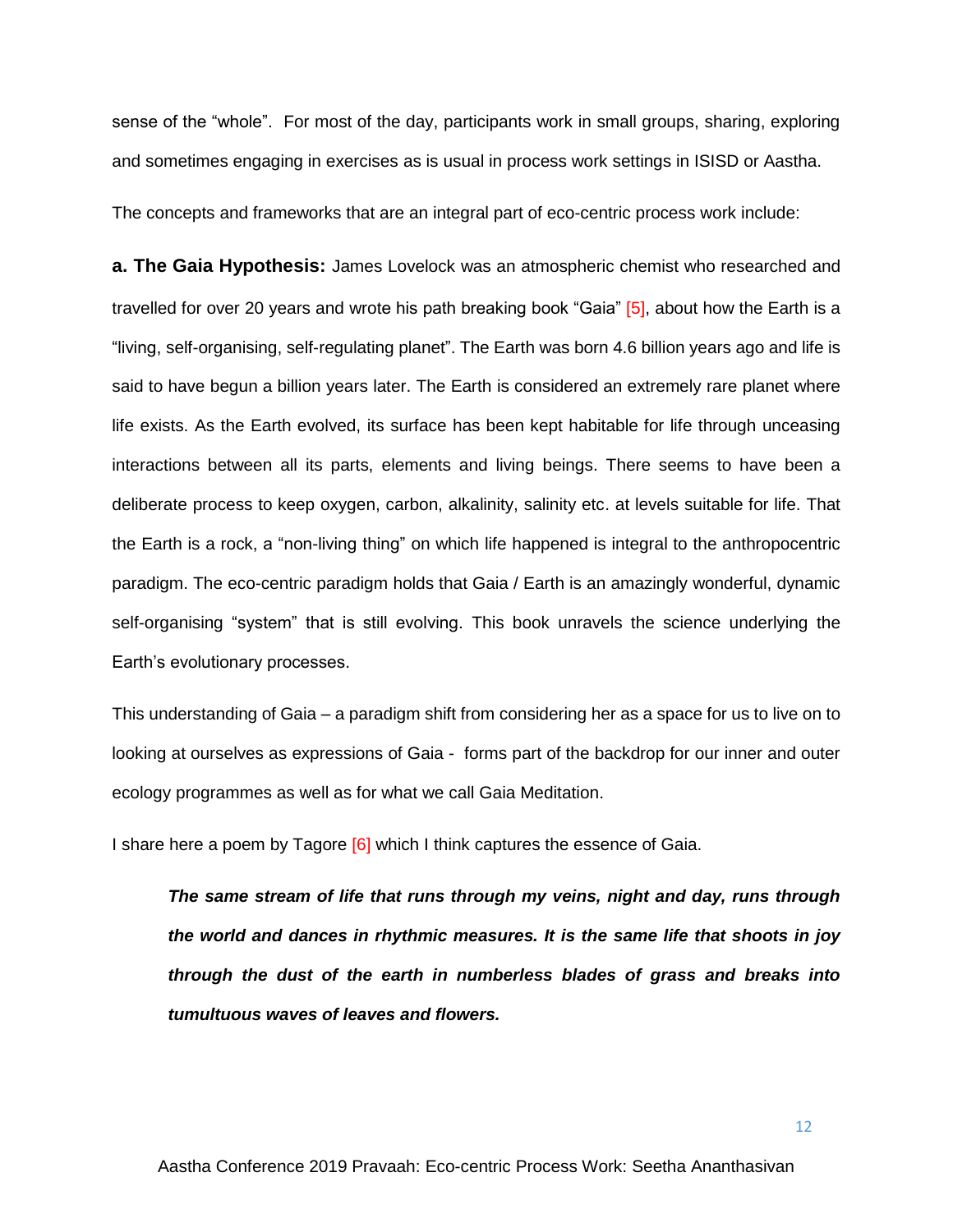*It is the same life that is rocked in the ocean – cradle of birth and of death, in ebb and in flow. I feel my limbs made glorious by the touch of this world of life. And my pride is from the life-throb of ages dancing in my blood this moment.*

## **b. Using Nature's Principles for learning:**

- Accepting and understanding diversity
- Understanding complexity and emergence
- Seeing the flow of resources, (also thoughts, feelings, actions), interconnections and interdependence
- Owning up significance of cyclical flow of resources; recycling psychological residues too.
- Self-organization, Self-regulation and cybernetics **[7]**
- Seeing and fostering the flow of energy, including embodied energy, potential.
- Seeing the dynamics between part and the whole, infinite and the finite and acknowledging the sacred and the mysterious.

## **c. Complexity theory, Emergence and Systems thinking:**

An undeniable reality about Nature and about human minds is that they are both so incredibly complex. When a system is complex, it is not predictable. cause and effect, input and output cannot be controlled as in a machine. We can only work with ground conditions, where certain kind of emergence *may* be predictable. Examples are eco-systems, the economy, developing embryo, the human brain, living soil etc.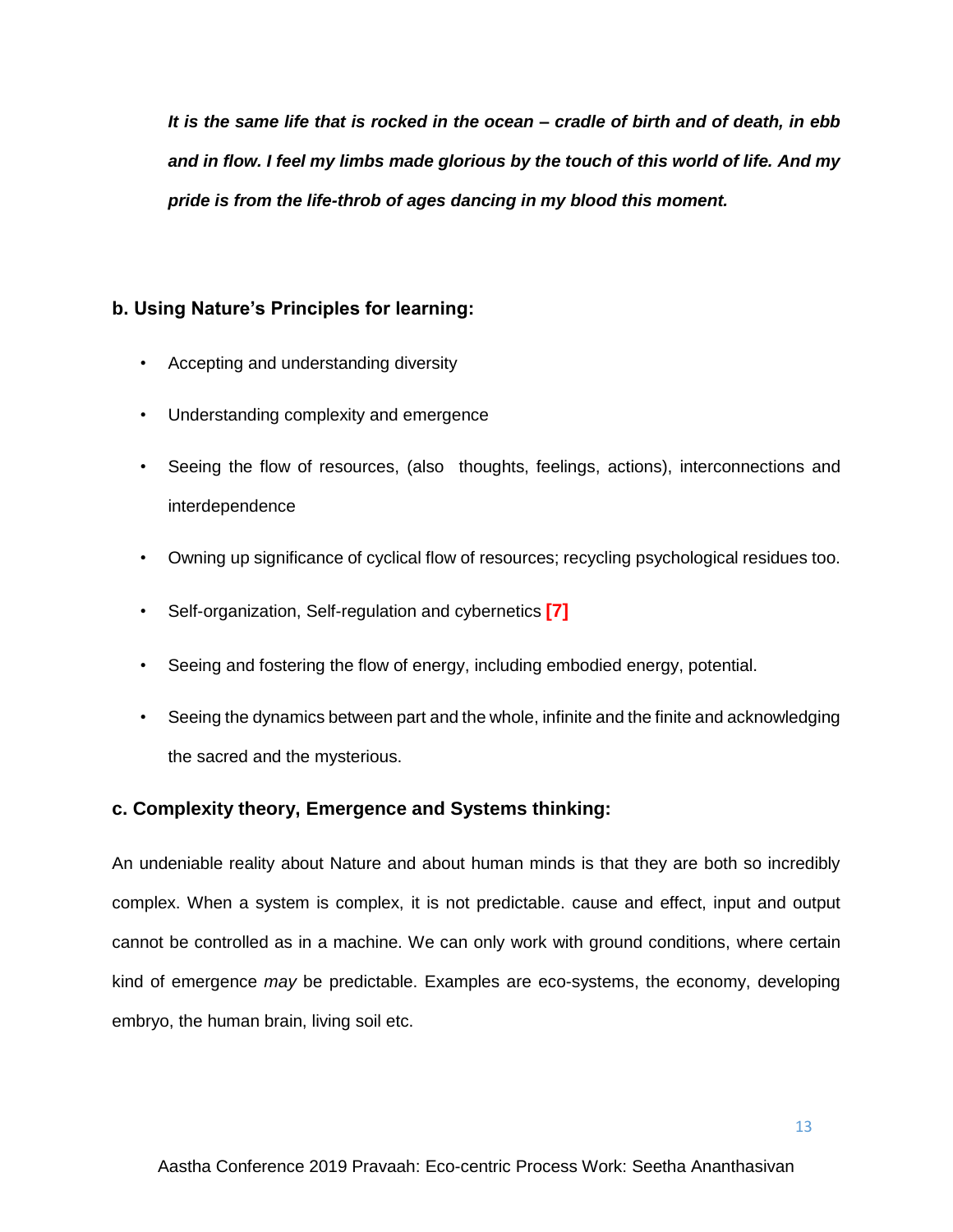An example of neglect of complexity is the way science simplified soil and growth of crops, fertilisers and pesticides became the celebrated solution. We realize now that these do not support sustainable agriculture. If we do not want land degradation we need to value the complexity of live soil with zillions of organisms in it.

Similarly, the Western Scientific approach has not recognized the complexity of our bodies, our food systems and even of children when it comes to Education and the innumerable problems created by this approach are part of the story of mankind.

Fritjof Capra, the quantum physicist/ philosopher, in "The Systems View of Life" [8] talks about many of the characteristics of complex living systems and why it is essential to look at our lives and human activities on our planet with an understanding of how complex systems function.

Reductionist science that has been a dominant force, during the last 3 centuries particularly, has colonized human minds. This has moved us away from a holistic view; linear thinking in almost every sphere has become the order of the day. Today there is a body of work that critiques the limitations of reductionist science and attempts to understand and spell out the critical importance of holistic science, non-linear thinking and understanding of complex systems. A fundamental difference between reductionist and holistic science is the need to view systems as not just parts put together, but as a whole and parts, a huge process of on-going relationships; as processes more than as a collection of objects. Understanding these concepts helps shift perceptions not only of the physical world but of the psychological world too.

I quote these lines from an essay by Jules Cashford: "…there were two different words for 'knowledge' [in Greek]. *Gnosis* was knowledge won through relationship and love: the way you know a person, animal, plant, a garden, landscape, poem, story or myth. It engages the whole personality, in contrast to *episteme*, which was knowledge *about* something, a term which gives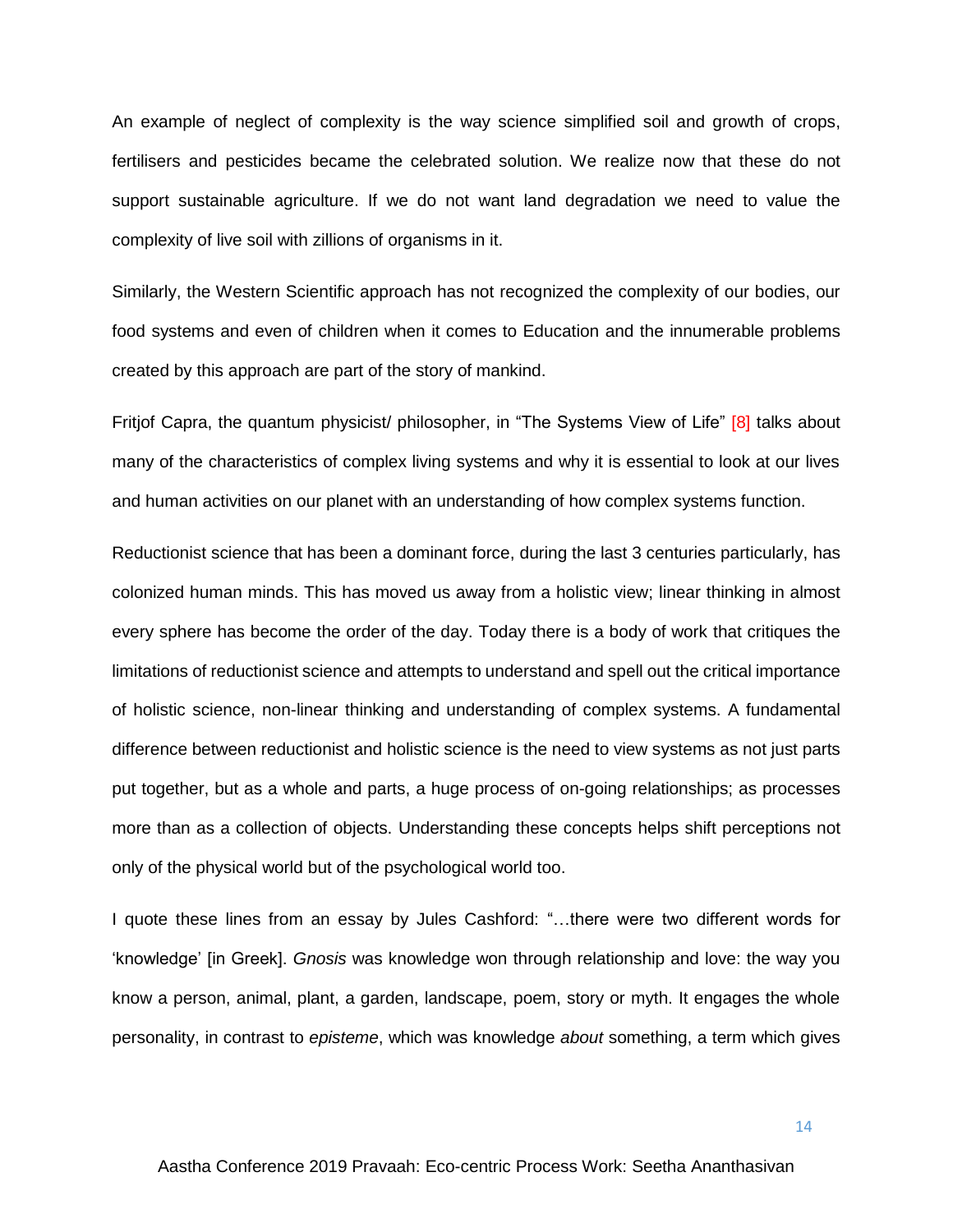us *epistemology*. It is a way of knowing which engages primarily the rational mind" [9]. To get to terms with complexity we would have to invest in Gnosis, not only episteme.

The words *Gnanam* and *Vidya/ Nyaya* are possibly words in Sanskrit close to Gnosis and Epistemology in Greek. Traditional Western Psychology has developed more with an epistemological approach.; Process work has been developed as Gnanam or Gnosis; and in ecocentric process work Gnanam is directed not only toward humans and their organisations but also to Nature and her mind-boggling complex expressions.

#### **d. The power of the subconscious mind**

Our brain-minds are complex systems… with over a billion neurons and trillions of neural connections. Neuro scientists tell us that 95 to 99% of our behavior is governed by our subconscious minds. In other words, we are creatures of habit and deep psychic entrenchments more than we realise. This is a major reason why change is difficult, including shifts in our world-view.

The rational understanding of the realities of our subconscious mind is useful to understand ourselves and especially valuable to those engaged in parenting or in education; also, it helps to understand the realities of the man-made world, and to any possible extent add on experiences to make some shifts in our subconscious minds.

#### **e. The web of Nature and the Man-made world**

The man-made world has given us countless comforts, conveniences and much enjoyment of various kinds. It has also evolved in ways that changed our environment significantly during the last 12000 years since agriculture began. Villages, towns and civilisations arose and have made us experience an increasing sense of "separation" from Nature, from the Earth. Agrarian people have some kind of connect with and reverence for Nature, but urban living and the modern economist's view of humans as largely materialistic beings has widened the disconnect.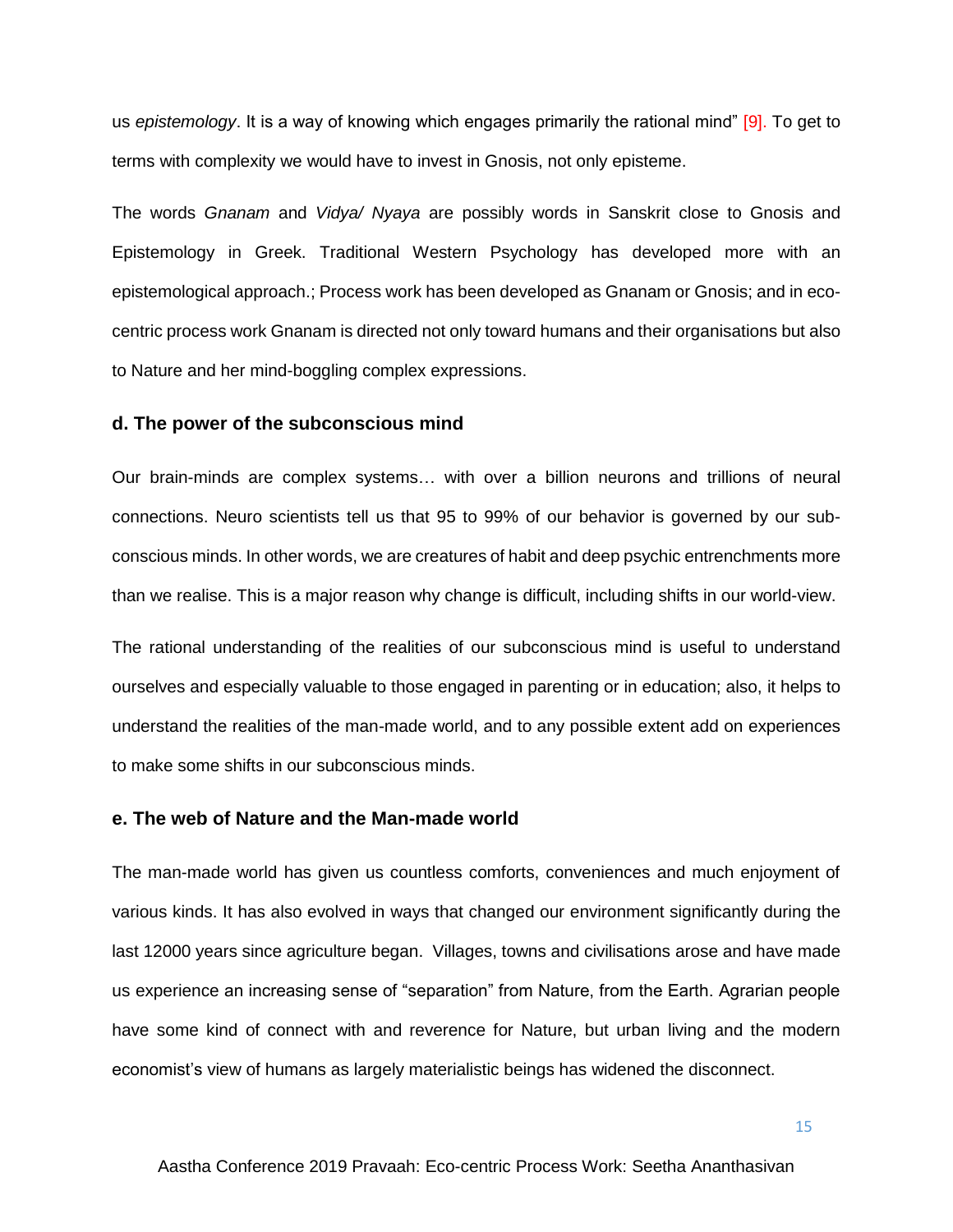Humans today have an impact on the Earth which is unprecedented in history and many have begun calling it the Anthropocene Era, the Era of Man. Humans have created quite a complex web of their products, organisations, institutions, etc. And alongside, these have led to humans creating a web of meanings, beliefs and world-view as well.

We have seen in programmes that a person's views of success and failure, smallness, inadequacies, shame and guilt etc. can change dramatically when they are looked at as arising from benchmarks of the man-made world. The distinguishing of meanings from the man-made or Nature's world, help to take charge of one's wellbeing and often to re-work aspirations in a more ecologically wise direction. While re-connecting with Nature, deep consciousness and faith in Nature increases, and it often becomes easier to let go of meanings from the man-made world that erode our wellbeing; and the beckoning is to invest more in those meanings from the manmade world, as well as in "receiving from nature" that add to our sense of wellness, creativity and regenerative thinking and living.

#### **f. The Journey of the Hero**

Joseph Campbell's Hero's journey [10] is about the individual hero; I have adapted it to include the finding of one's flock or co-travellers to value the importance of networking and community in our world. The modern world has hyped up the individual hero, which in a sense is an ecological aberration – in the sense that their high achievement was valued even if it trashed the Earth. Again the context was almost always the man-made world, not the world of Nature.

The basic premise of this intervention is that every person can be a hero unto him / herself. In the case of people who want to move away from the mainstream and go on a path less travelled, the Hero's journey provides an amazing framework that is at once exciting and settling. Exciting to give one's struggles a new meaning as part of being on a heroic path; and settling because the negative meanings that might have been given to one's victimhood, struggles, anger, non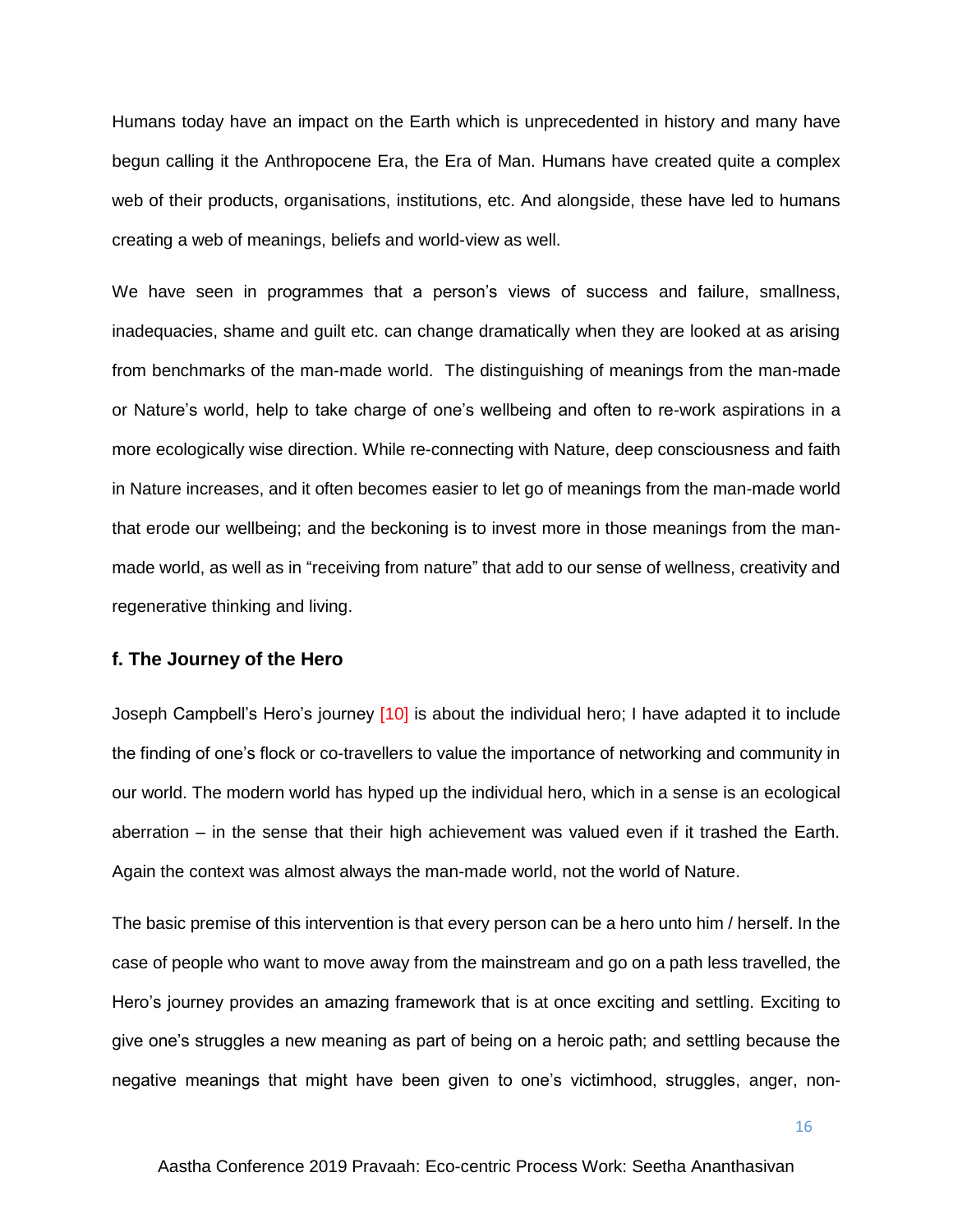acceptance by kith and kin, helplessness and so on are dissolved. These feelings that often rein in our exuberance for the journey, or misguide us, can be made wholesome and dignified. The significant events/ phases during the Journey of the Hero, taken together, offer a story, a direction and possibilities of a life with purpose, that make it easier for a person to accept for herself the pathos of existence.

#### **g. Understanding the sources of our feelings**

Feelings are often accepted as sacrosanct. Our feelings may arise from experiences, our biologically dictated fight or flight or other responses, our identities and meaning making patterns, our introjects, frameworks and directions celebrated in the man-made world, aspirations or visions. But a clear acceptance that our feelings have certain sources and that they are part of our complex mind-world often helps in working with them and dissolving some of our angst and negative residues.

The understanding the source of our feelings also re-inforces the process of having a spectator unto ourselves.

#### **h. Wholeness and Holistic Enquiry**

The words holy, whole and holistic have the same root. While the search for a sense of wholeness has been universal in most religions and spiritual traditions, the powerful institutions of the modern world push for the American dream – increasing consumption as the best possible search for human beings. The issue to consider is not only consumerism or a fragmented psyche or world, but looking deeply at how linear and reductionist thinking is fostered by the education, health, economic and various systems in our world.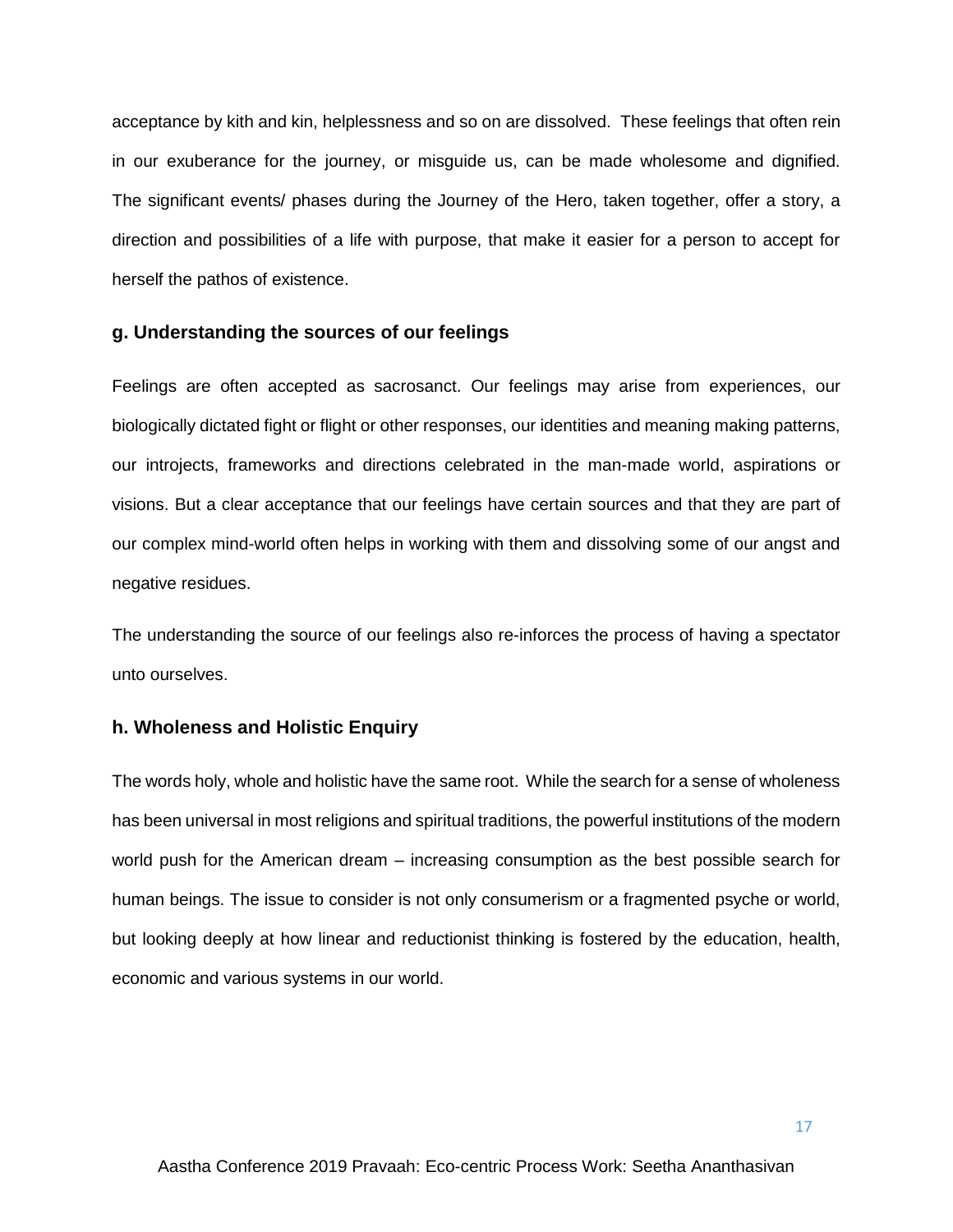For holistic enquiry and wellbeing the owning up of intuition in perceiving Nature as well as of healing by nature is immensely valuable. But also, decoding and understanding linear and nonlinear thinking can be a rational route to holistic enquiry.

#### **Linear Thinking:**

- Focus on parts
- Largely seeing action, objects, not processes etc.
- Seeing single meanings
- Analysing within closed circles
- Seeing simple cause and effect relationships
- Seeing organisations as task oriented, pyramidal structures only.

#### **Non-linear or Holistic Thinking**

- Focus on whole & parts
- Seeing, processes, patterns, habits, trends
- Seeing multiple meanings
- Looking at contexts and influence of macro issues.
- Seeing complexity and emergence; cyclical and other relationships.
- Seeing organisations as eco-systems.

## **i. Yoga of Community**

Humans are social creatures – we have always lived in communities. Communities are the natural immediate context that we live in and hence it becomes an essential focus area in eco-centric process work. But during the last few centuries there has been an increasing focus on materialistic growth, money and the globalized economic system which have destroyed a sense of community for large populations. Charles Eisenstien in his famous book, "Sacred Economics"[11], as well as many others have elaborated on this as well as the significance of connectedness to community for personal wellbeing.

We can also remind ourselves that all of Nature – both flora and fauna live in communities.

As is well known, Yoga means union. In the programme on building eco-wise communities, we look at community building as a path of loving and giving, a yogic path towards creating a sense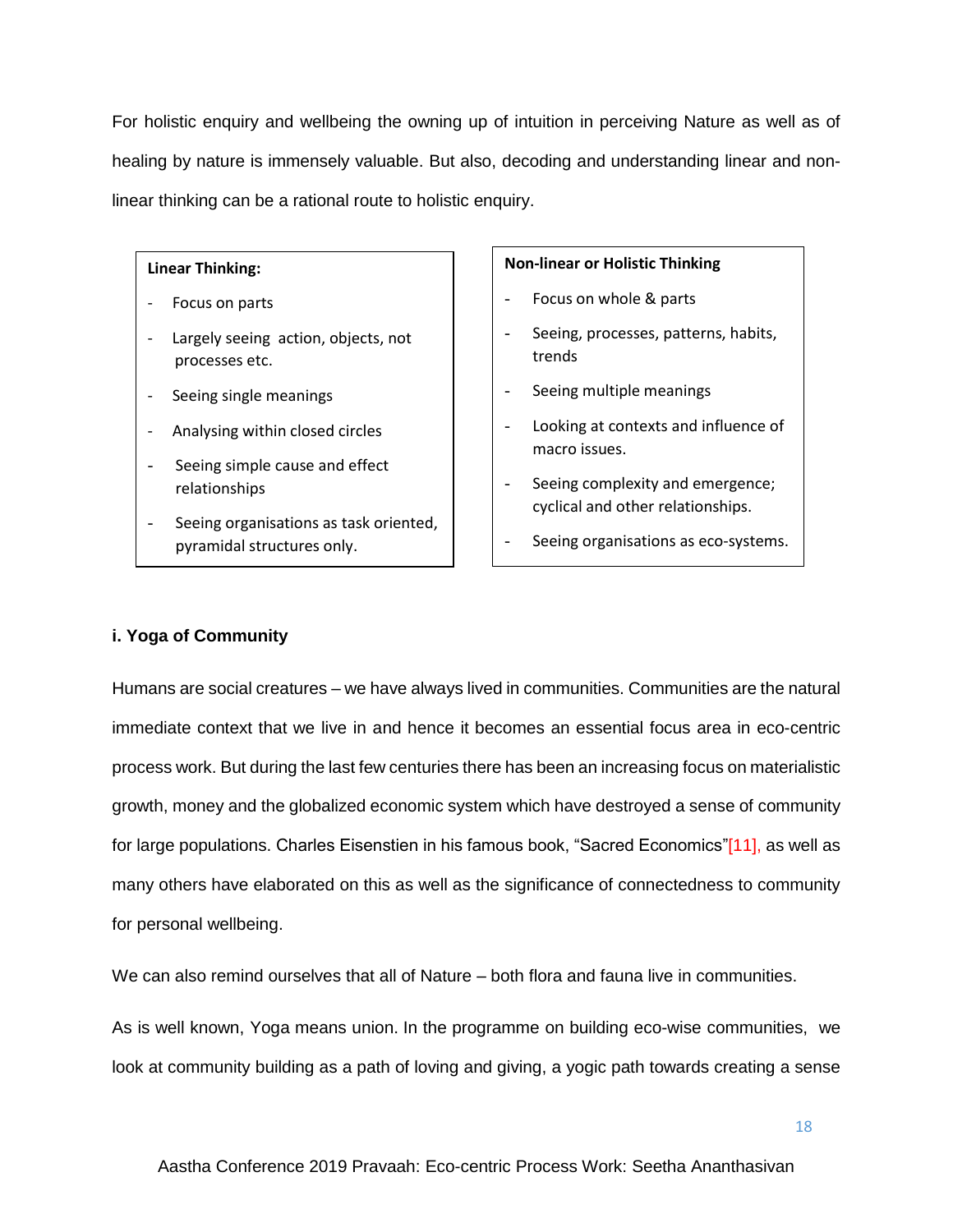of unifying with the Earth. The underlying belief is in the importance of localization and communities for wellbeing, care of the commons and a realistic focus on place-based work to care for ecological wellbeing.

There is also a focus on looking upon community as an eco-system of which we are a part. Leadership then is eco-system leadership as distinct from leadership in an organization with a pyramidal structure and centralized governance.

#### **j. Deep Ecology**

Deep Ecology is a concept first articulated by Arne Naess [12], a Norwegian philosopher. His view of deep ecology is a departure from looking at ecology as outside of us and includes humans and *other-than-humans* on Earth as one integrated whole. His work has promoted the inherent worth of living beings regardless of their instrumental utility to human needs.

Deep Ecology is the focus of a 6 day programme in a rain forest which affords great opportunities to explore our embeddedness in Earth through immersive experiences in the wilderness; and also explore stillness, mindfulness and wholeness and other ways to have a deep connect with Mother Earth.

#### **k. Spiritual Sutras for Facilitation**

There are the Vedic Mahavakyas like Aham Brahmasmi, Tatwam Asi, Pragnyanam Brahma and Ishavasyamidam sarvam which encapsulate much of the ideas in Eco-centric process work. Exploring these, the five elements as well as Sutras from other Buddhist, Sufi and other traditions can be meaningful to connect with Nature and her principles.

We have conducted only one programme on Spiritual Sutras for facilitation. This is an idea that needs more exploration to help design one's Sadhanas for wellbeing.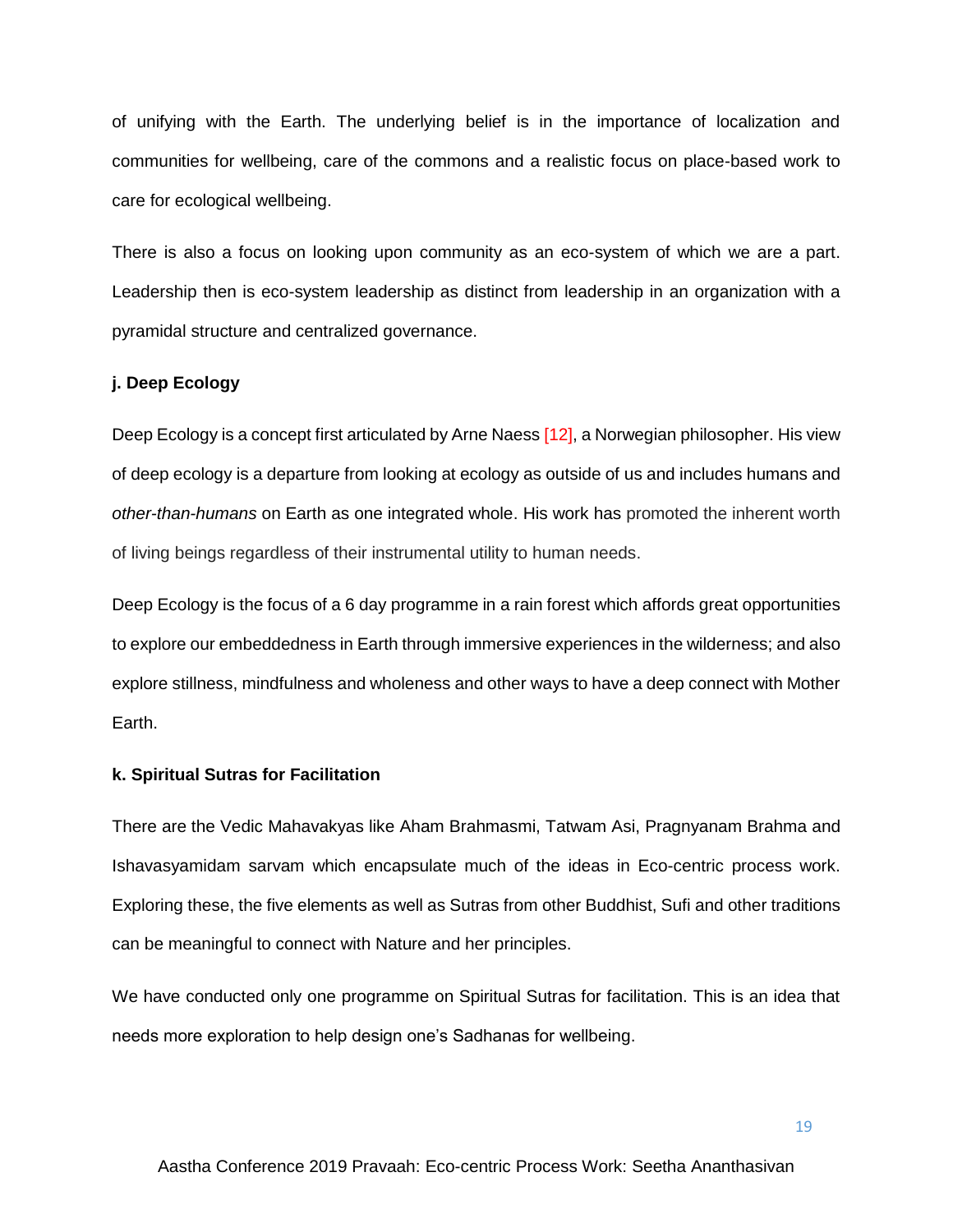## **Participants share their experience of Sankalan programmes**

In the initial programmes participants are more or less caught up with working with interpersonal and intrapersonal issues as in the process work labs. Gradually, even from the first "Inner and Outer Ecology" programme, the world view shifts can be significant for some participants too. These are some of the transformative experiences that participants have experienced during or after Sankalan Programmes:

- Getting out of the rat race is a major shift that is often experienced by participants when ones worldview changes in a major way and helps deal with a whole lot of sources of non-wellbeing.
- Finding a community of people where they experience a great sense of "settle", and often a faith in humanness as well as Nature.
- Understanding structural violence and the structural roots of non-wellbeing adds to being able to see the world with new eyes, as well as to take charge of their own well-being. It makes forgiveness and acceptance of others easier.

The sense of settling within oneself, one's community is palpable. For some this sense of being completely comfortable with oneself includes the acceptance of oneself as an ordinary member of the biotic community in Earth.

## **The facilitators' experience of the Sankalan programmes.**

The facilitators who have become part of Sankalan as an institution have all come in because they felt a deep connect with Nature and hence coming to Sankalan was coming home. Inner and outer ecology, the perspective on the man-made world, the hero's journey, the idea of Gaia – all these were most valued by the facilitators. In fact, it is the concepts and frameworks that we use additionally in eco-centric process work that the facilitator community find significant in deepening and enriching the scope of process work. Extracts from statements made by facilitators is given in Annexure 1.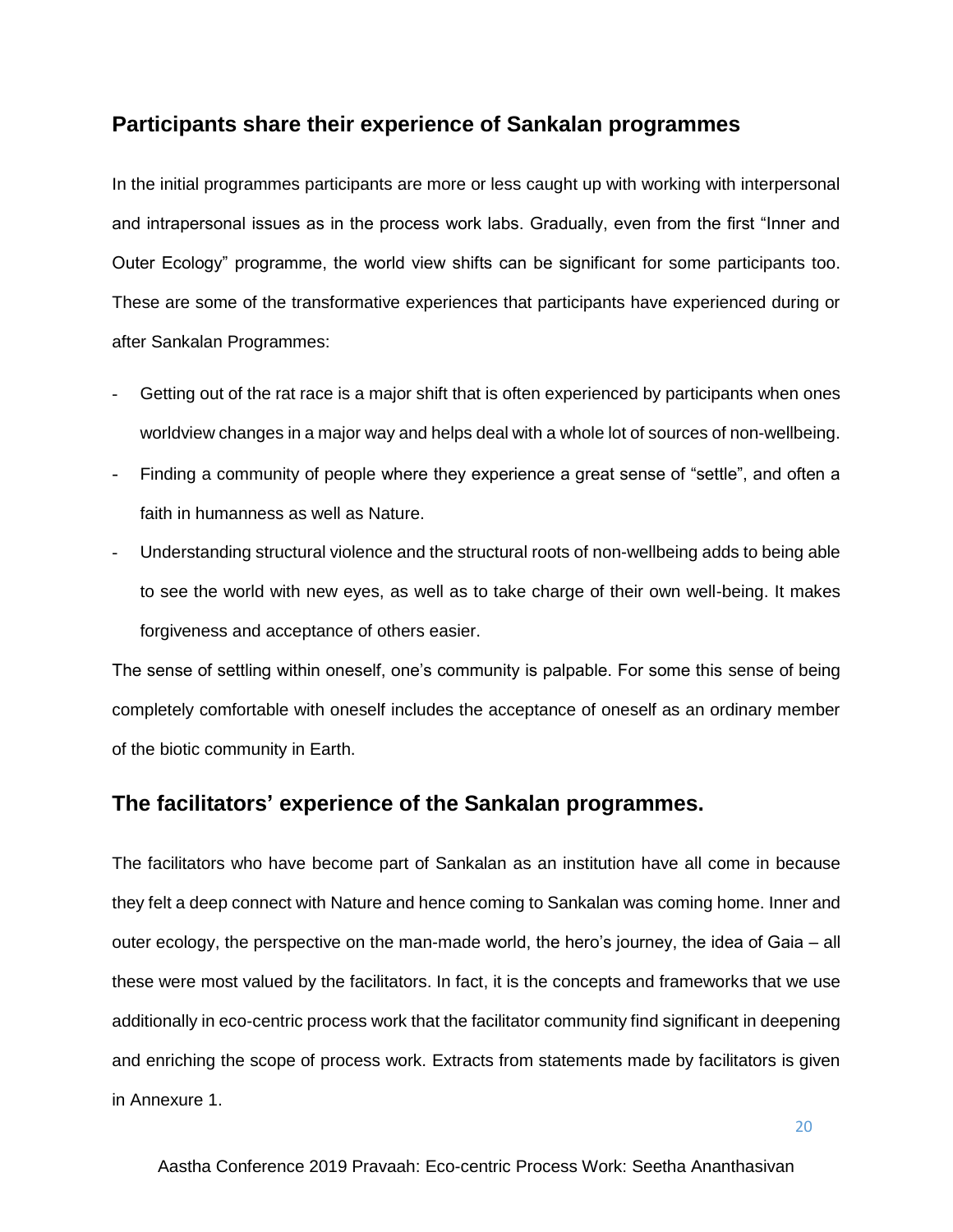## **About other work similar to eco-centric process work.**

While trying to look for work done around the world similar to the eco-centric process work, ecopsychology is the closest in philosophical moorings that I could find. Theodore Roszac [13] is credited with having coined the term eco-psychology, which has spawned a lot of work in the West. Bill Plotkin is another author who is known for Eco-psychology. In his book Wild Mind [14], he offers a 'Nature based map of the human psyche' that can help explore our "wholeness" and potential magnificence" as well as the dragons within to heal ourselves and the world. He also conducts workshops which are essentially for intrapersonal work

Eco-philosopher Joanna Macy [15] has been conducting workshops to help people have an emotional and spiritual connect with Nature and other-than-humans. Many others have begun similar work inspired by her and Arne Naess, the Norwegian philosopher and naturalist who first wrote about Deep Ecology. (Incidentally, he was a Sanskrit scholar – so he might have well been influenced by the Upanishads and other scriptures which have a significant "deep ecology" element – but I do not have evidence of the same yet)

Leonardo da Vinci, the German scientist, poet and philosopher Goethe, C.G. Jung, Rousseau, Rabindranath Tagore, J. Krishnamurthy, Aurobindo Ghosh, Satish Kumar, Brian Goodwin, Stephan Harding from Schumacher College, UK and many others have written about the necessity of integrating Nature based work and holistic living/thinking into our lives. But most of them have focused on conceptual clarity – not on anything similar to eco-centric process work which involves group participative explorations.

It is quite possible that there are people working with groups to connect Nature with Psyche in various ways. However I have not come across any traditions of work where inter-personal and intrapersonal work as well as learning from Nature and Nature's principles are all part of the exploration.

Aastha Conference 2019 Pravaah: Eco-centric Process Work: Seetha Ananthasivan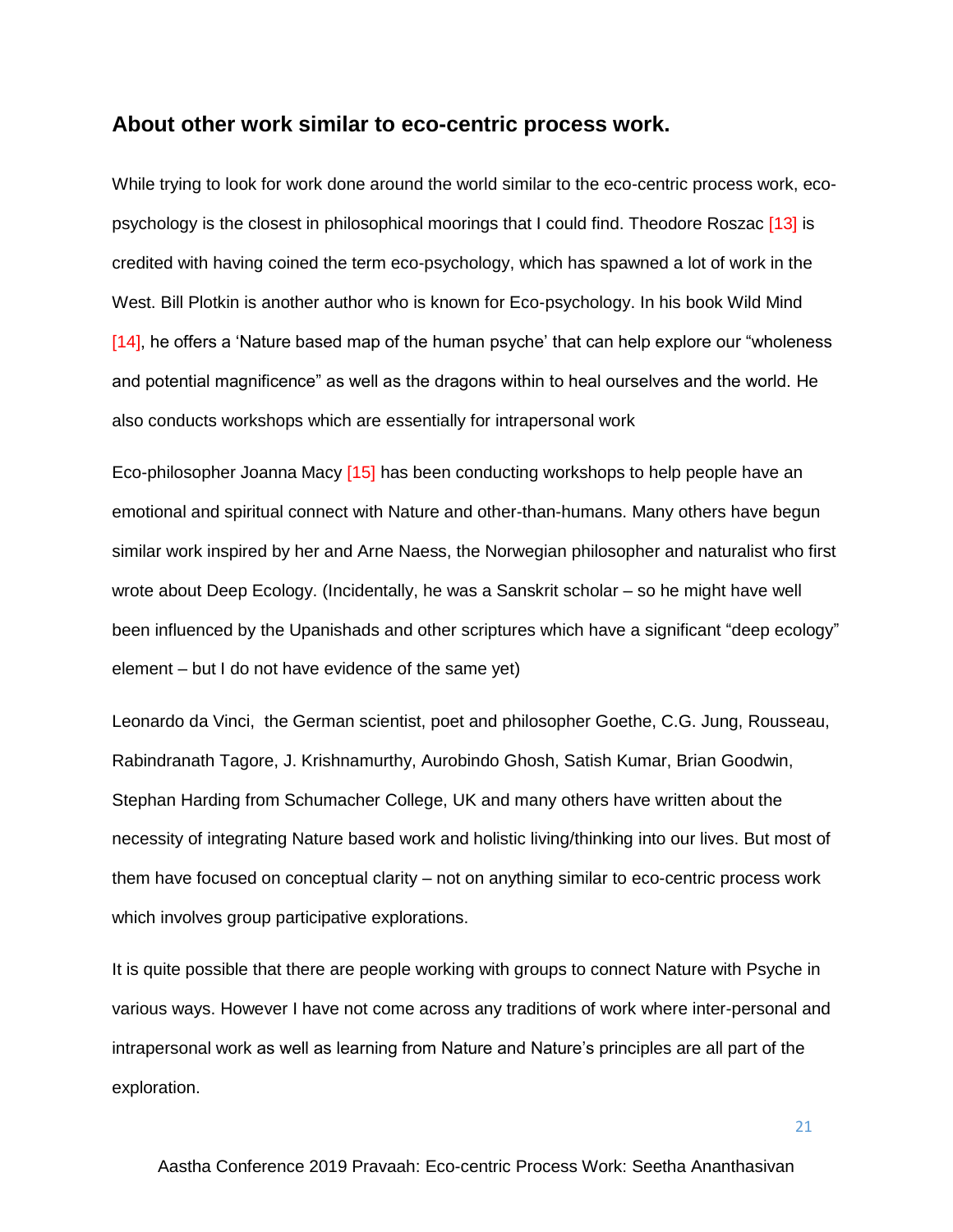## **Future Directions**

Although the very first inner and outer ecology programme was held more than 20 years ago, it is only in the last 8 years or so that a set of programmes has been evolved to support those who wish to be anchor persons of eco-centric process work in internship programmes or in communities and organisations.

We have a long way to go to introduce such work in more spaces as well as to evolve more programmes, meta labs and concepts that help deepen the work. *In particular, since our education has conditioned us to linear thinking and application of conclusions and theories, we need to give more importance to explorations in nature, responding to observations and unfolding holistic views, rather than to applying known frameworks to "understand" them.*

An important area of work that needs to be undertaken in India is concerned with eco-feminising and eco-spiritual process work. With roots in the Vedas and Upanishads, India has innumerable traditions of "inner growth". Looking at various civilisations that have arisen on Earth, humans have minds which makes growth of some kind natural and inevitable. The Indian, Chinese and certain other cultures have invested considerably in "Inner Growth", and balanced the need for outer growth. We don't have any other alternative today than to attempt the same.

The balance of anthropocentric and eco-centric orientations has been responsible for four thousand or more years of a sustainable civilisation in India. India can play an important role in bringing back an eco-centric orientation. A project that can be undertaken in the future will be to work with ourselves to explore one's eco-centric orientation more; conduct some programmes and undertake documentation on integrating traditional ecological wisdom in our learning and living processes.

Aastha Conference 2019 Pravaah: Eco-centric Process Work: Seetha Ananthasivan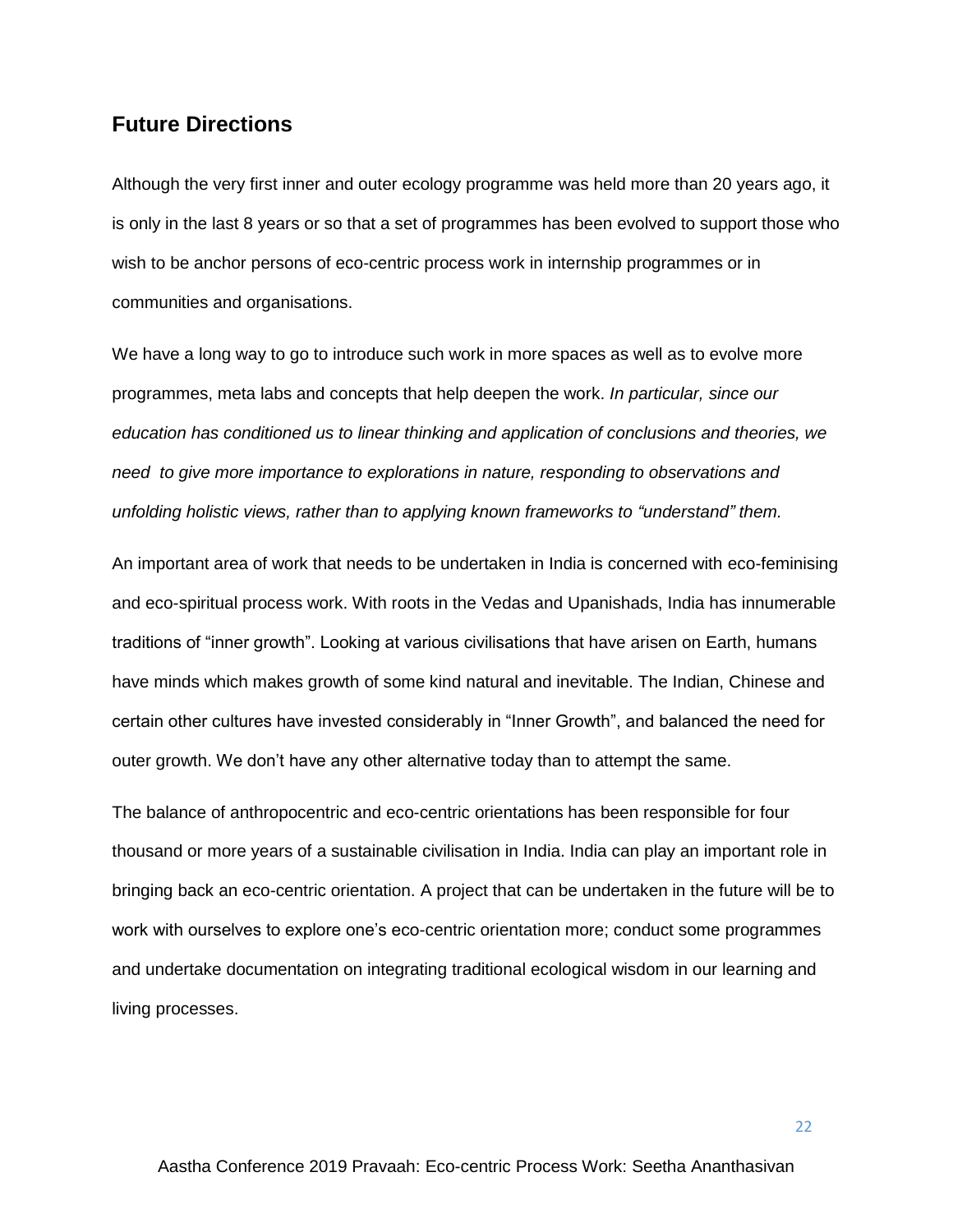## **Notes**

1. C.G. Jung, letter written in 1940, in The Earth has a Soul: C.G. Jung on *Nature, Technology and Modern Life*, ed. Meredith Sabina (Berkeley, California, North Atlantic Books, 2008) p 219

2. Alfred Lotka,

2. Satish Kumar, co-founder of Schumacher College, UK, from his speech at the *Bhoomi Conference on Food, Health and Climate Change*, 2009, Bangalore.

3. Dr. Pulin Garg was a Professor of Orgaisational Behaviour who was the founder of ISISD, The *Indian Society for Individual and Social Development*; this statement was made by him during a summer programme of ISISD; exact date not known

4. J. Krishnamurthy (quote sourced from www.brainyquotes.com; source of quote not known)

5. James Lovelock, *Gaia*, (Oxford, Oxford University Press) 1979

6. Rabindranath Tagore, *Gitanjali,* (Calcutta, Macmillan and Co.) 1913

7. Some of these principles are mentioned in Fritjof Capra's book on *Systems View of Life- A Unifying Vision*, *.(UK, Cambridge University Press) 2014* , page 21

8. Fritjof Capra and Pier Luigi Luisi, *The Systems View of Life- A Unifying Vision.(UK, Cambridge University Press) 2014* 

9. Jules Cashford, Gaia: From Story of Origin to Universe Story, ed. Stephan Harding, *Grow Small, Think Beautiful* (Edinburgh, Floris Books, 2011) pg 55

10. Joseph Campbell, *The Hero With the Thousand Faces* (Princeton, US, Princeton University Press) 1949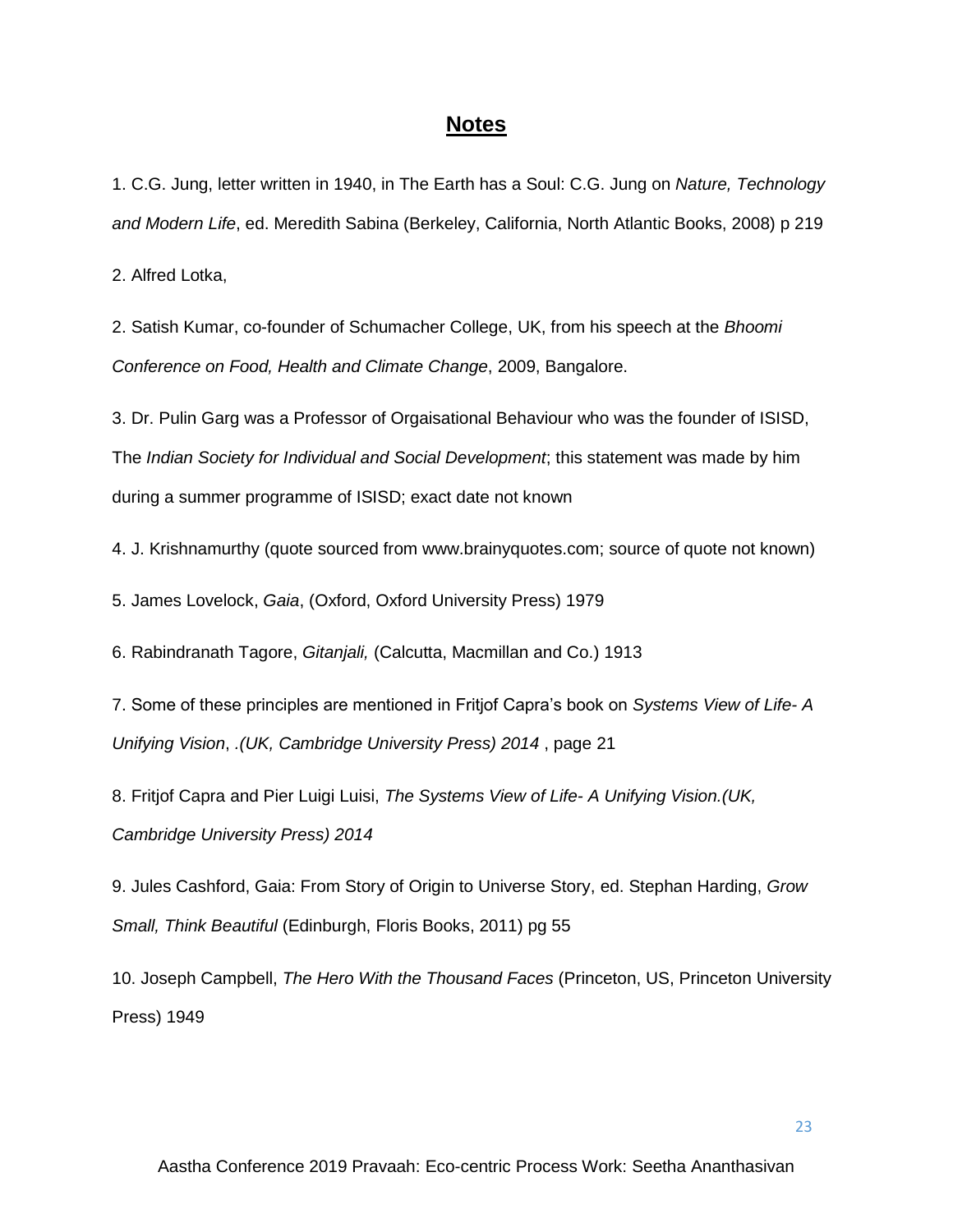11. Charles Eisenstein, *Sacred Economics- Money, Gift and Society in the Age of Transition (Berkeley, California North Atlantic Books ) 2011*

12. Arne Nesse, a Norwegian who coined the phrase "Deep Ecology", was adept at Sanskrit and also a follower of Gandhi. He is the author of about 30 books, one of the most popular ones being "*Life's Philosophy: reason and feeling in a deeper world" (2002)*

13. Theodore Roszac, *The Voice of the Earth – An Exploration in Eco-psychology* (Phanes Press) 2002

14. Bill Plotkin, *Wild Mind – A Field Guide to the Human Psyche* (Novato, California, New World Library) April 2013

15. Joanna Macy is an eco-philosopher, a scholar of Buddhism and author of books like *Coming Back to Life*, *Active Hope* and *Pass it On*.

## **Annexure -1**

#### **Condensed versions of the statements by the facilitators**

**Anupama Thakkar**: This constant flow between the inner and outer worlds is complex; one cannot look at either in isolation. While experiencing deep listening, sharing and magical connections with people who appeared strangers just a little while ago, IoE provides broader perspectives by looking at Man-made web that determines rules and norms *vis-à-vis* Nature's web which allows for everyone to be.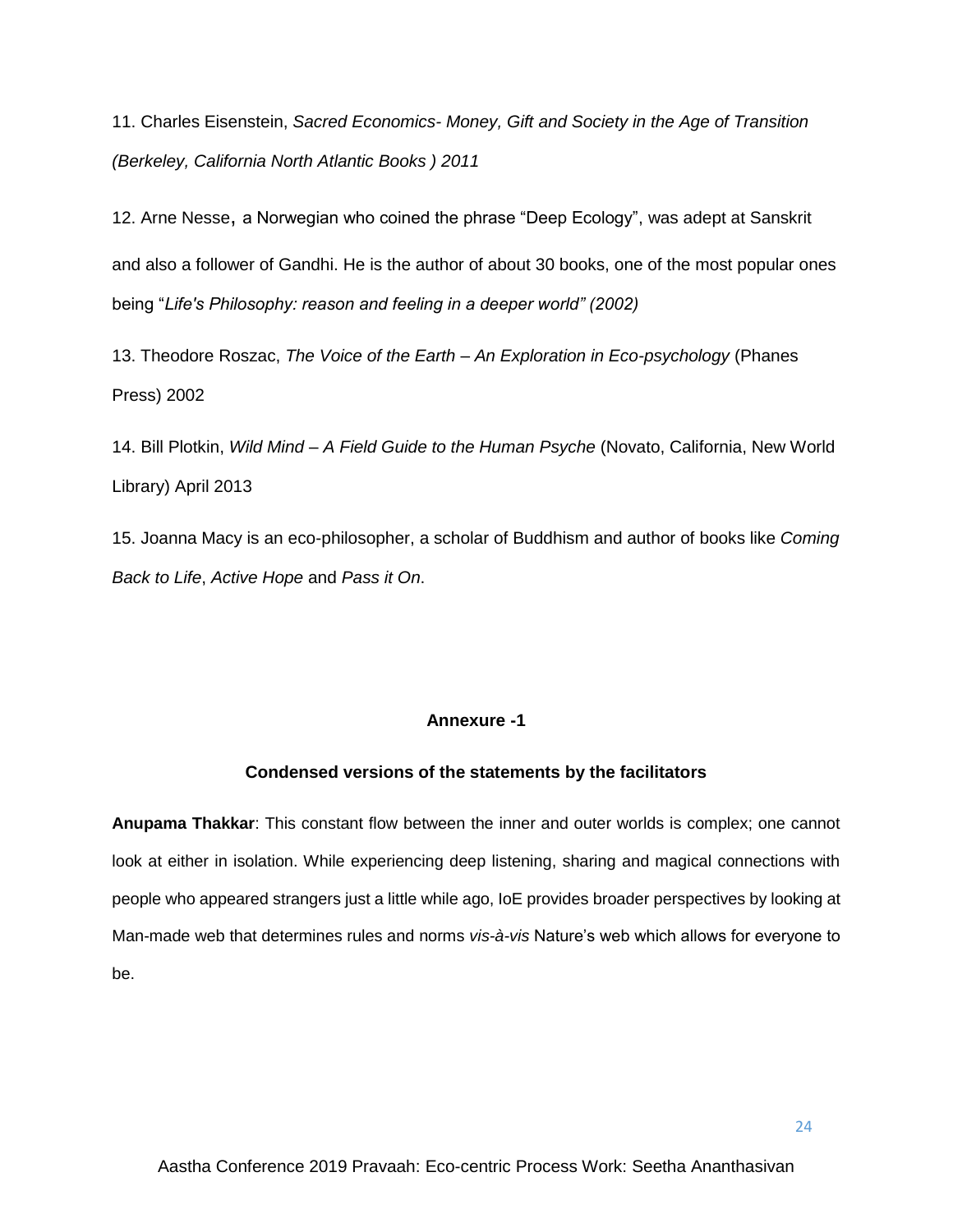**Geetha Prabhu**: I look forward to the Deep Ecology programme every year. The silence and the sounds, the open spaces and the dense canopies, the flow and the gush of the river, the birds, the snakes… the beauty and the mystery of the forest is for one to experience. The 'wilderness solo' adds powerful insights to one's experiences… The concept sessions focusing on human wisdom and Nature's wisdom take the learnings to a much deeper level.

**Durga Sitaraman:** Eco-centric process work has given me the opportunity to see how the issues of self worth, materialism, achievement (which are the drivers of the man-made web) translates into how I view the natural world and my relationship with it. That this man-made web is embedded in a natural world makes it all the more important that I understand where I am located in the man-made web. If I embrace the embeddedness, then my relationship and responsibility towards the natural world changes. It can change the patterns of thought, feeling and action.

**Ishita:** Deep Ecology is like the call of the wild within and connections there on. That humans were not meant to be in concrete jungles as we all live today, is a strong message that has come my way. Sometimes when as humans we are unable to see things in perspective, nature's principles can help bail us out and look beyond only being a human in a micro context to being a part of a whole eco system.

**Kalpana:** Being part of this programme is a privilege, to see some of the co-travellers undergoing startling transformations…hate melting into love, sickness evolved into health, aggression turned into acceptance. My own transformation- I feel more alive and am planting more seeds of love, faith, trust; and the journey of discovering and rediscovering myself continues...

**Padmavathi Rao**: When Nature became the inspiration, the ever present Mother to me, I find reality became bearable even meaningful. Which tree ever shed tears over the barrenness brought by fall ? The awareness of inner and outer ecology has led to the discovery of a different dimension of the self and made a difference to the way I approach process work.